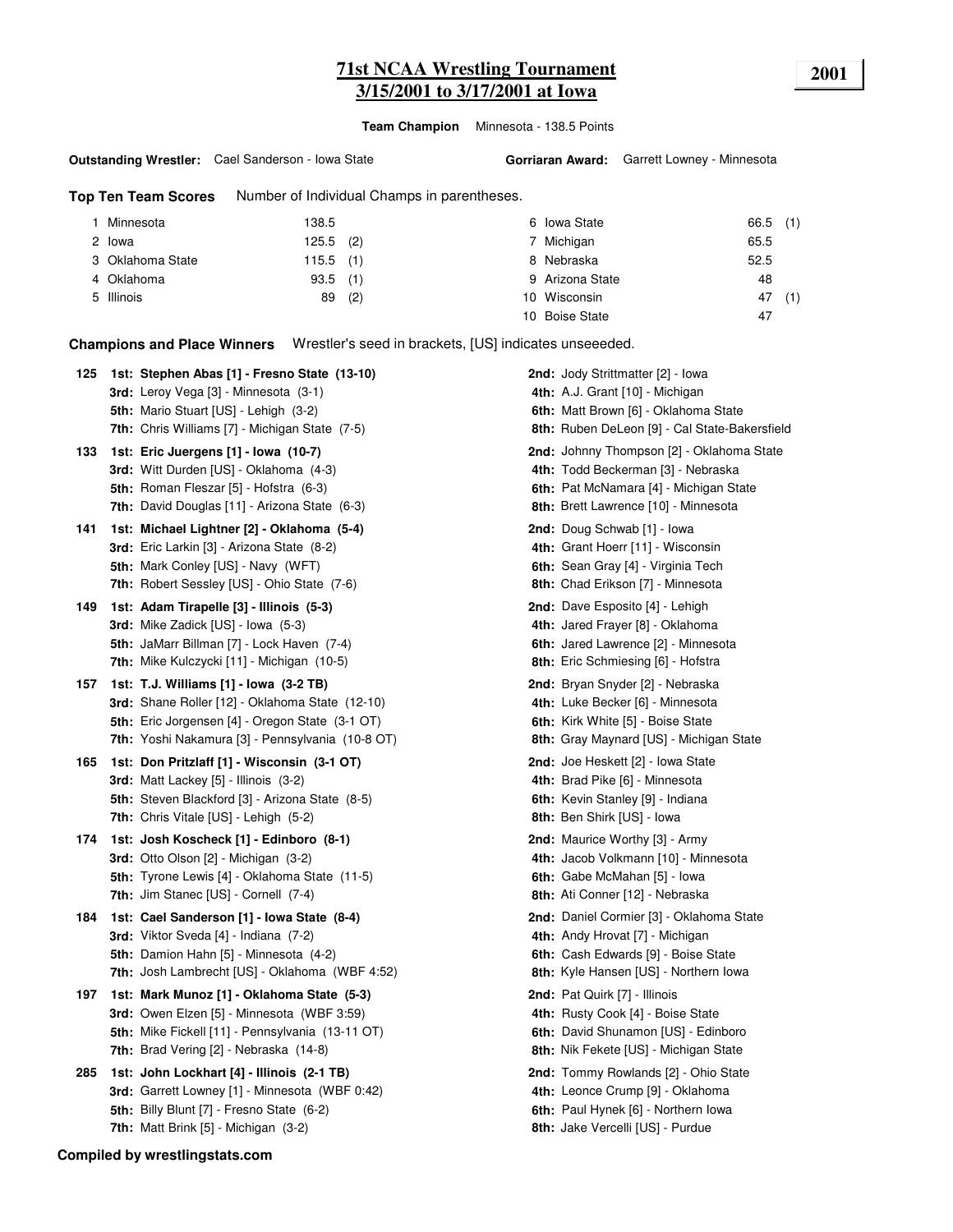# **3/15/2001 to 3/17/2001 at Iowa 2001 NCAA Wrestling Championship Page <sup>1</sup> of <sup>30</sup>**

| Stephen Abas, Fresno State [1]                                       |                             |                        |                        |                            |
|----------------------------------------------------------------------|-----------------------------|------------------------|------------------------|----------------------------|
| Jacob Gray, Edinboro                                                 | Stephen Abas Fall 4:38      |                        |                        |                            |
| Kore Sharpley, Ohio State                                            | Shawn Amistade 2-1          | Stephen Abas 11-3      |                        | 125 Weight Class           |
| Shawn Amistade, Pittsburgh                                           |                             |                        |                        |                            |
| Ruben DeLeon, Cal State-Bakersfield [9]                              |                             |                        | Stephen Abas 8-5       |                            |
| Jerold Limongelli, Rider                                             | Ruben DeLeon 7-4            |                        |                        |                            |
| Mason Lenhard, Pennsylvania                                          |                             | Ruben DeLeon 13-4      |                        |                            |
| Ben Vombaur, Boise State [8]                                         | Ben Vombaur 7-2             |                        |                        |                            |
| Matt Ridings, Oklahoma [5]                                           |                             |                        |                        | Stephen Abas TF 20-4, 5:57 |
| Shawn Williams, Oregon                                               | Matt Ridings 11-4           |                        |                        |                            |
| Mario Stuart, Lehigh                                                 |                             | Mario Stuart 12-11     |                        |                            |
| Tom Noto, Hofstra [12]                                               | Mario Stuart 7-6            |                        |                        |                            |
| Jose Leon, Boston University                                         |                             |                        | Mario Stuart 17-9      |                            |
| Ahmad Sanders, Central Michigan                                      | Ahmad Sanders 11-5          |                        |                        |                            |
| Tommy Hoang, Duke                                                    |                             | Ahmad Sanders 12-3     |                        |                            |
| Jason Powell, Nebraska [4]                                           | Tommy Hoang Fall 6:43       |                        |                        |                            |
| Leroy Vega, Minnesota [3]                                            |                             |                        |                        | Stephen Abas 13-10         |
| Eric Dunmire, Northern Iowa                                          | Leroy Vega 13-5             |                        |                        |                            |
| Justin Spates, Missouri                                              |                             | Leroy Vega 15-6        |                        |                            |
| Sean Shea, George Mason                                              | Justin Spates 15-3          |                        |                        |                            |
|                                                                      |                             |                        | Leroy Vega 13-3        |                            |
| Ryan Escobar, Illinois [11]<br>Omar Porratta, Millersville           | Ryan Escobar 9-2            |                        |                        |                            |
| Rich Caisse, Appalachian State                                       |                             | Ryan Escobar 6-5       |                        |                            |
|                                                                      | Matt Brown 10-3             |                        |                        |                            |
| Matt Brown, Oklahoma State [6]<br>Chris Williams, Michigan State [7] |                             |                        |                        | Jody Strittmatter 4-0      |
|                                                                      | Brent Thompson 5-4          |                        |                        |                            |
| Brent Thompson, Kent State                                           |                             | A.J. Grant 4-2         |                        |                            |
| Rocco Mansueto, Cleveland State                                      | A.J. Grant 8-0              |                        |                        |                            |
| A.J. Grant, Michigan [10]                                            |                             |                        | Jody Strittmatter 12-0 |                            |
| Josh Moore, Penn State                                               | Josh Moore 3-2 TB           |                        |                        |                            |
| George Cintron, North Carolina State                                 |                             | Jody Strittmatter 11-0 |                        |                            |
| John Fasana, Portland State                                          |                             |                        |                        |                            |
| Jody Strittmatter, Iowa [2]                                          | Jody Strittmatter Fall 5:17 |                        |                        |                            |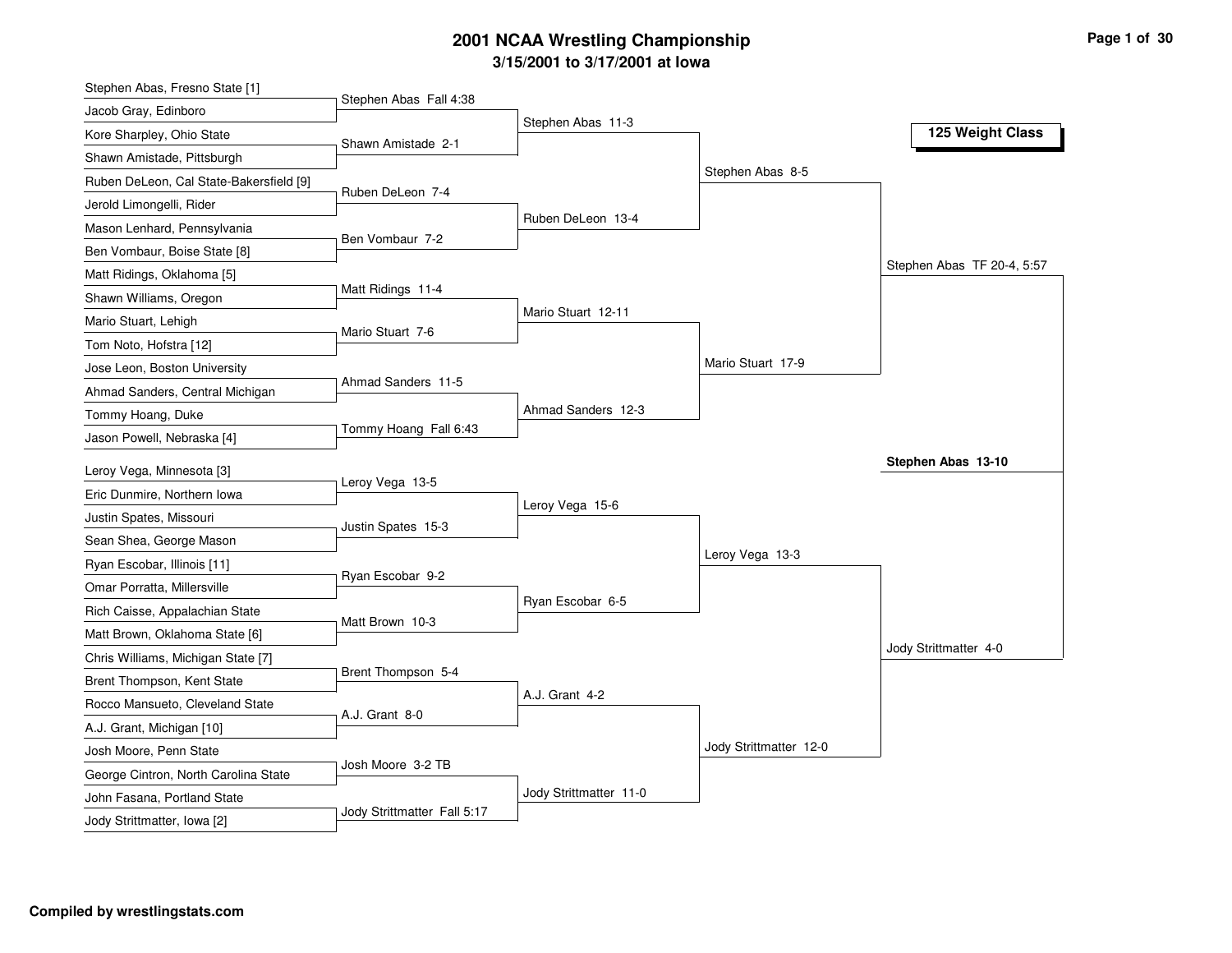## **3/15/2001 to 3/17/2001 at Iowa 2001 NCAA Wrestling Championship Page <sup>2</sup> of <sup>30</sup>**

| Fasana, Portland State        |                       |                   |                             |                  |                 |                                         |                                                   |
|-------------------------------|-----------------------|-------------------|-----------------------------|------------------|-----------------|-----------------------------------------|---------------------------------------------------|
| Cintron, North Carolina State | Fasana 6-4            |                   |                             |                  |                 |                                         |                                                   |
|                               |                       | Ridings 14-3      |                             |                  |                 | <b>125 Consolation Bracket</b>          |                                                   |
|                               | Ridings, Oklahoma     |                   |                             |                  |                 |                                         |                                                   |
| Mansueto, Cleveland State     |                       |                   | Williams 4-3                |                  |                 |                                         |                                                   |
| Williams, Michigan State      | Williams 15-5         |                   |                             |                  |                 |                                         |                                                   |
|                               |                       | Williams 10-8 OT  |                             | Williams 4-1     |                 |                                         |                                                   |
|                               | Hoang, Duke           |                   | Escobar, Illinois           |                  |                 |                                         |                                                   |
| Caisse, Appalachian State     |                       |                   |                             |                  | Grant 4-0       |                                         |                                                   |
| Porratta, Millersville        | Caisse 4-4 TB         |                   |                             |                  |                 |                                         |                                                   |
|                               |                       | Amistade 8-1      |                             |                  |                 |                                         | Grant Fall 2:10                                   |
|                               | Amistade, Pittsburgh  |                   |                             |                  | Stuart, Lehigh  |                                         |                                                   |
| Shea, George Mason            |                       |                   | Amistade 1-1 TB             |                  |                 |                                         |                                                   |
| Dunmire, Northern Iowa        | Shea Fall 1:35        |                   |                             | Grant 4-0        |                 |                                         |                                                   |
|                               |                       | Vombaur Fall 6:51 |                             |                  |                 |                                         |                                                   |
|                               | Vombaur, Boise State  |                   | Grant, Michigan             |                  |                 | Third Place: Leroy Vega, Minnesota 3-1  |                                                   |
| Navarro, Oregon State         |                       |                   |                             |                  |                 | Fourth Place: A.J. Grant, Michigan      |                                                   |
|                               | Navarro 10-5          |                   |                             |                  |                 | Fifth Place: Mario Stuart, Lehigh 3-2   |                                                   |
| Leon, Boston University       |                       | Navarro Fall 1:40 |                             |                  |                 | Sixth Place: Matt Brown, Oklahoma State |                                                   |
|                               | Thompson, Kent State  |                   |                             |                  |                 |                                         | Seventh Place: Chris Williams, Michigan State 7-5 |
|                               |                       |                   | Moore 7-5                   |                  |                 |                                         | Eighth Place: Ruben DeLeon, Cal State-Bakersfield |
| Noto, Hofstra                 | Williams 11-8         |                   |                             |                  |                 |                                         |                                                   |
| Williams, Oregon              |                       | Moore 10-3        |                             | DeLeon Fall 4:43 |                 |                                         |                                                   |
|                               | Moore, Penn State     |                   | DeLeon, Cal State-Bakersfie |                  |                 |                                         |                                                   |
|                               |                       |                   |                             |                  |                 |                                         |                                                   |
| Lenhard, Pennsylvania         | Limongelli 6-4        |                   |                             |                  | Brown 7-6       |                                         |                                                   |
| Limongelli, Rider             |                       | Spates Fall 2:21  |                             |                  |                 |                                         | Vega 6-3                                          |
|                               | Spates, Missouri      |                   |                             |                  | Vega, Minnesota |                                         |                                                   |
|                               |                       |                   | Brown 9-8                   |                  |                 |                                         |                                                   |
| Sharpley, Ohio State          | McCormack 5-4         |                   |                             |                  |                 |                                         |                                                   |
| McCormack, Lock Haven         |                       | Brown 4-3         |                             | Brown 5-3        |                 |                                         |                                                   |
|                               |                       |                   |                             |                  |                 |                                         |                                                   |
|                               | Brown, Oklahoma State |                   | Sanders, Central Michigan   |                  |                 |                                         |                                                   |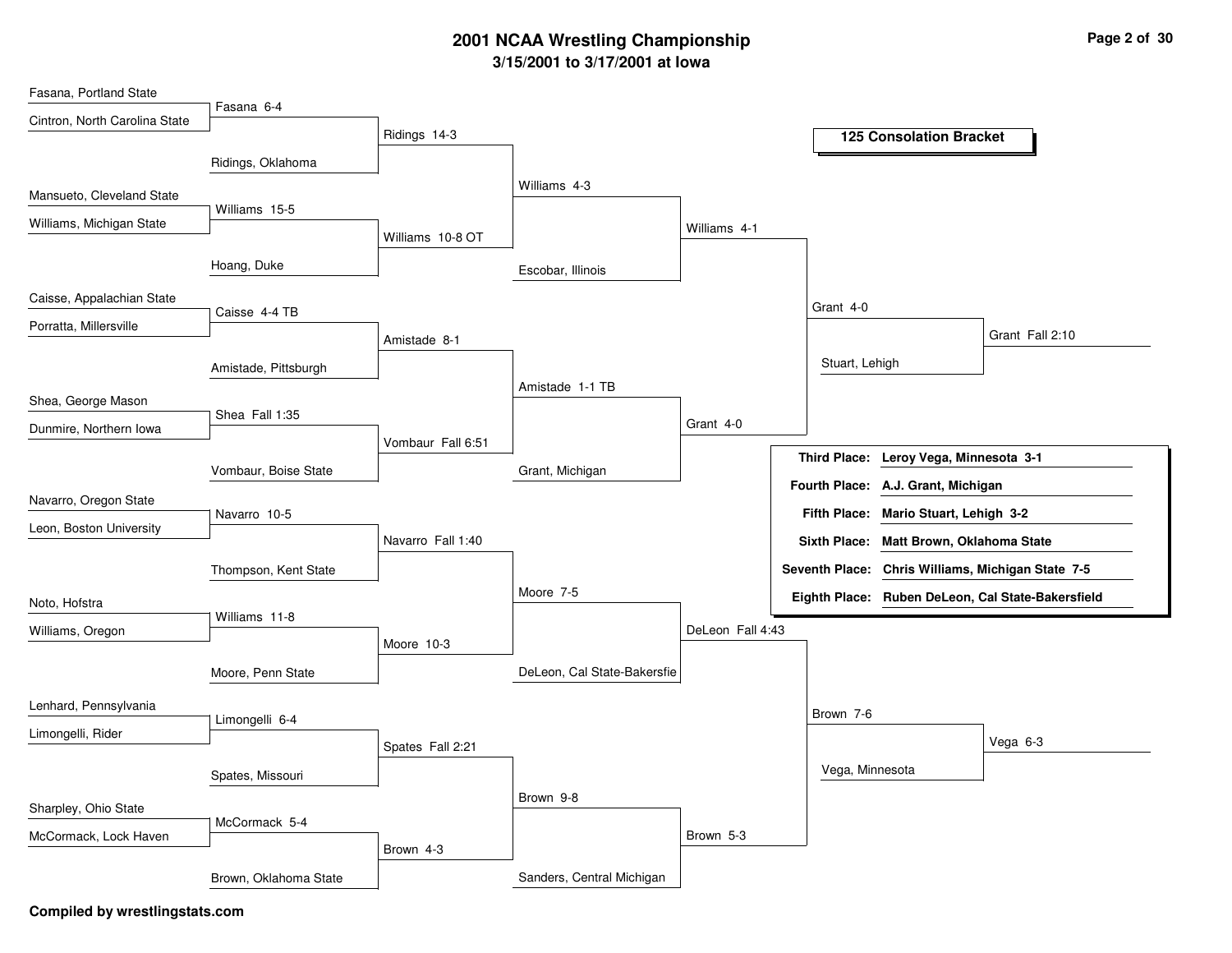# **3/15/2001 to 3/17/2001 at Iowa 2001 NCAA Wrestling Championship Page <sup>3</sup> of <sup>30</sup>**

| Page 3 of 30 |  |  |  |
|--------------|--|--|--|
|--------------|--|--|--|

#### **Championship Pigtail Bouts for 125**

| Dunmire, Eric - Northern Iowa            |                        |
|------------------------------------------|------------------------|
| Navarro, Nathan - Oregon State           | Dunmire 6-5            |
| Vombaur, Ben - Boise State               |                        |
| Schaefer, Greg - Indiana                 | Vombaur 3-1            |
| Strittmatter, Jody - Iowa                |                        |
| McCormack, Trap - Lock Haven             | Strittmatter Fall 2:44 |
| <b>Consolation Pigtail Bouts for 125</b> |                        |
| McCormack, Trap - Lock Haven             | McCormack 12-5         |
| Gray, Jacob - Edinboro                   |                        |
| Williams, Chris - Michigan State         |                        |
| Schaefer, Greg - Indiana                 | Williams 6-2           |
| Navarro, Nathan - Oregon State           |                        |
| Powell, Jason - Nebraska                 | Navarro 11-5           |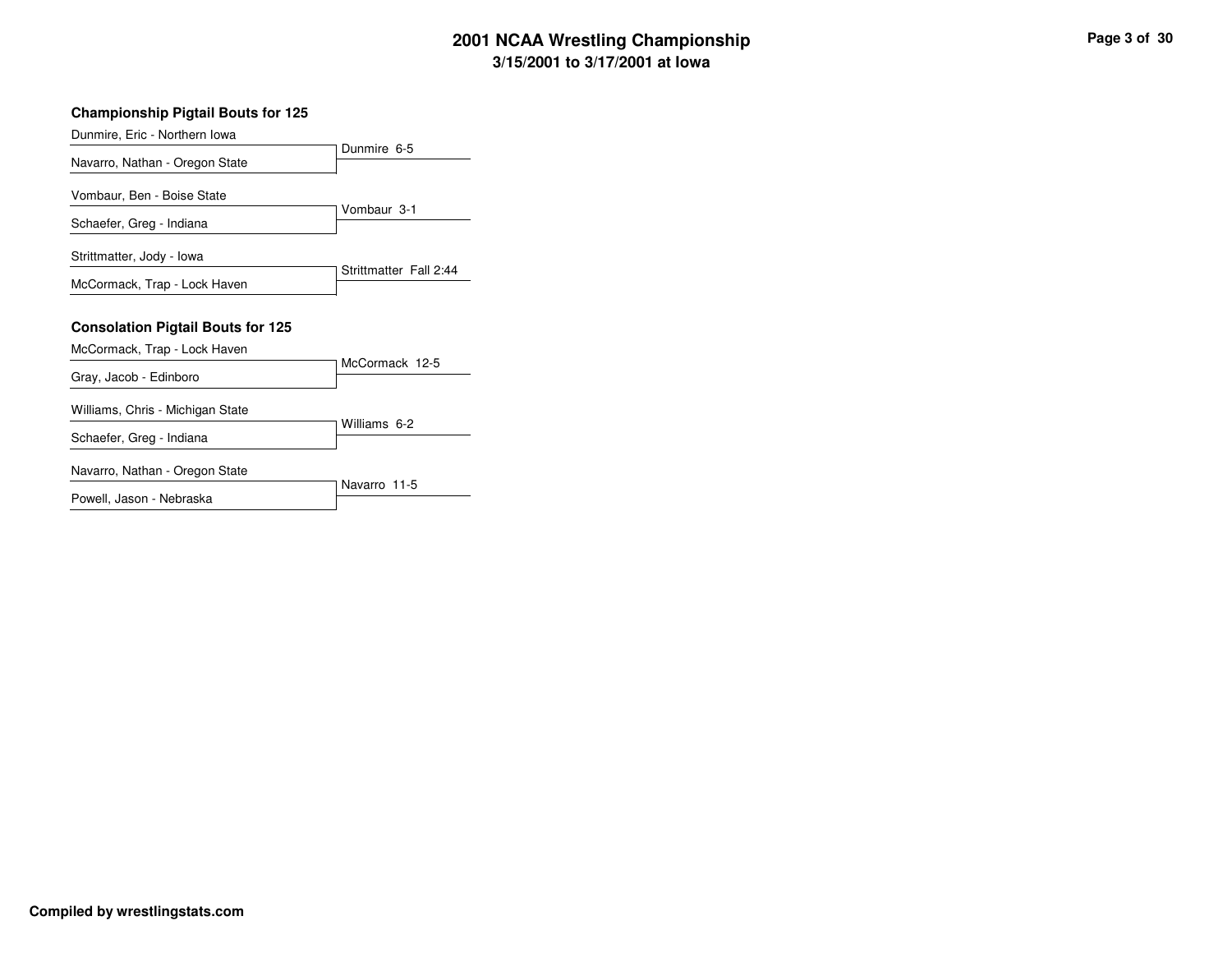# **3/15/2001 to 3/17/2001 at Iowa 2001 NCAA Wrestling Championship Page <sup>4</sup> of <sup>30</sup>**

| Eric Juergens, Iowa [1]                            |                              |                       |                     |                     |
|----------------------------------------------------|------------------------------|-----------------------|---------------------|---------------------|
| Derrick Hayes, Fresno State                        | Eric Juergens Fall 3:31      |                       |                     |                     |
| Scott Bair, Lock Haven                             | Witt Durden 8-2              | Eric Juergens 6-4     |                     | 133 Weight Class    |
| Witt Durden, Oklahoma                              |                              |                       |                     |                     |
| Kevin Black, Wisconsin [9]                         |                              |                       | Eric Juergens 13-6  |                     |
| Juan Venturi, Princeton                            | Kevin Black Fall 1:50        |                       |                     |                     |
| Joe Alexander, Virginia                            |                              | Kevin Black Fall 5:32 |                     |                     |
| Evan Robinson, Purdue [8]                          | Evan Robinson 12-3           |                       |                     |                     |
| Roman Fleszar, Hofstra [5]                         |                              |                       |                     | Eric Juergens 2-0   |
| Jeff Ratliff, Ohio State                           | Roman Fleszar 5-4            |                       |                     |                     |
| Bye                                                |                              | Roman Fleszar 10-4    |                     |                     |
| Shawn Kegal, SUNY-Buffalo                          | Shawn Kegal                  |                       |                     |                     |
| Urijah Faber, California-Davis                     |                              |                       | Roman Fleszar 10-4  |                     |
| Matt Hunkler, George Mason                         | Matt Hunkler 3-2 TB          |                       |                     |                     |
| Matt Picarsic, Harvard                             |                              | Pat McNamara 5-2      |                     |                     |
| Pat McNamara, Michigan State [4]                   | Pat McNamara 5-2             |                       |                     |                     |
| Todd Beckerman, Nebraska [3]                       |                              |                       |                     | Eric Juergens 10-7  |
|                                                    | Todd Beckerman 14-5          |                       |                     |                     |
|                                                    |                              |                       |                     |                     |
| Nick Boucher, Cleveland State                      |                              | Todd Beckerman 19-6   |                     |                     |
| Ben Richards, Oregon State                         | Ben Richards 9-4             |                       |                     |                     |
| Rad Martinez, Clarion                              |                              |                       | Todd Beckerman 2-0  |                     |
| David Douglas, Arizona State [11]                  | David Douglas Fall 6:30      |                       |                     |                     |
| Travis Drake, Appalachian State                    |                              | David Douglas 9-1     |                     |                     |
| Charlie Griggs, Boise State                        | Rob Loper 3-2 TB             |                       |                     |                     |
| Rob Loper, Pittsburgh [6]                          |                              |                       |                     | Johnny Thompson 4-3 |
| Matt Azevedo, Iowa State [7]                       | Matt Azevedo 13-4            |                       |                     |                     |
| Dylan Long, Northern Iowa                          |                              | Matt Azevedo 5-1      |                     |                     |
| Derek Butts, Howard                                | Brett Lawrence TF 19-1, 6:40 |                       |                     |                     |
| Brett Lawrence, Minnesota [10]                     |                              |                       | Johnny Thompson 6-5 |                     |
| Jordan Webster, Central Michigan                   | Brandon York 9-3             |                       |                     |                     |
| Brandon York, Maryland<br>Marat Tomaev, Penn State |                              | Johnny Thompson 7-3   |                     |                     |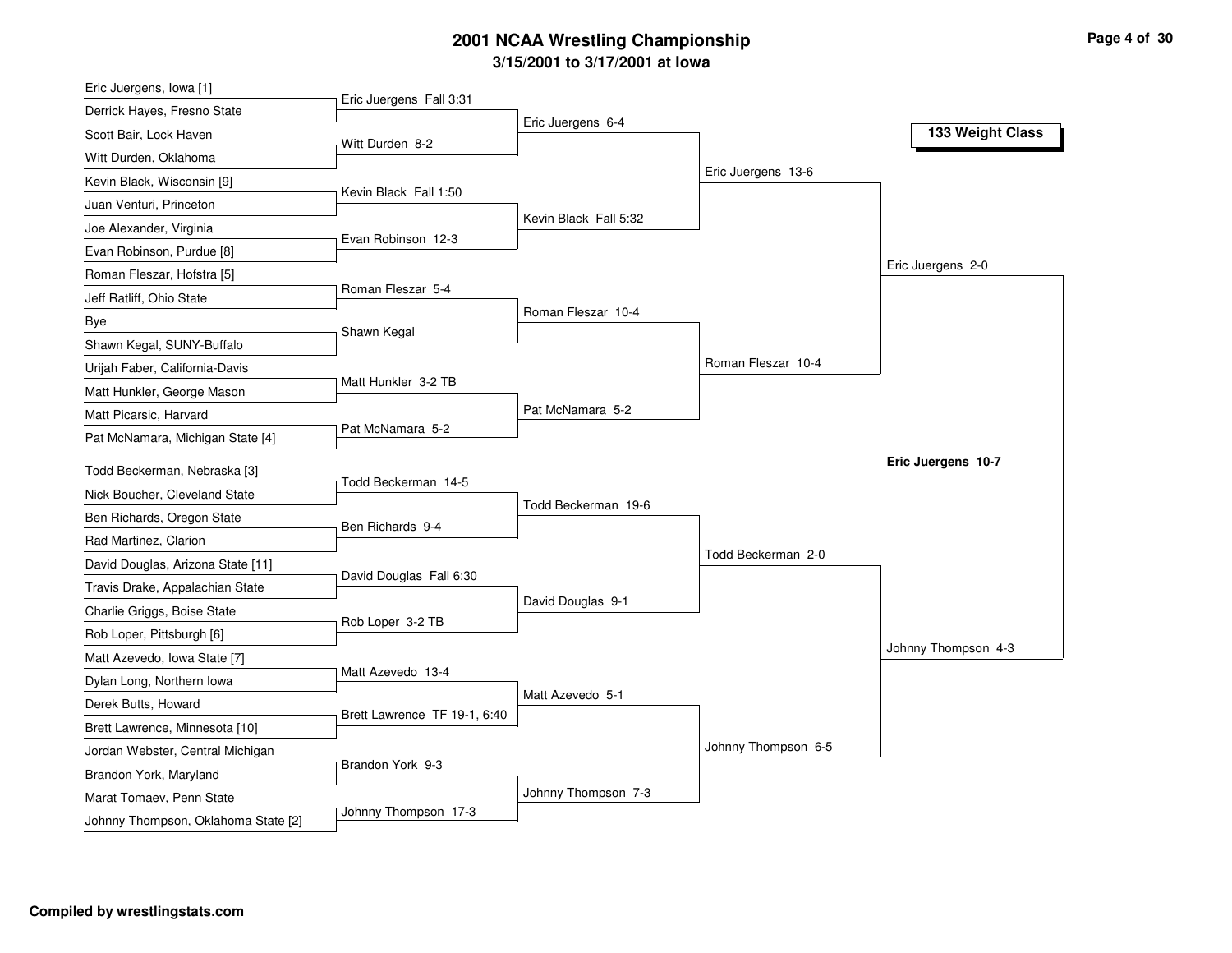## **3/15/2001 to 3/17/2001 at Iowa 2001 NCAA Wrestling Championship Page <sup>5</sup> of <sup>30</sup>**

| Tomaev, Penn State        |                        |                   |                          |                 |                     |                                           |                                                 |
|---------------------------|------------------------|-------------------|--------------------------|-----------------|---------------------|-------------------------------------------|-------------------------------------------------|
| Webster, Central Michigan | Tomaev 16-8            |                   |                          |                 |                     |                                           |                                                 |
|                           |                        | Tomaev 7-4        |                          |                 |                     | <b>133 Consolation Bracket</b>            |                                                 |
|                           | Kegal, SUNY-Buffalo    |                   |                          |                 |                     |                                           |                                                 |
| Butts, Howard             |                        |                   | Long Fall 6:56           |                 |                     |                                           |                                                 |
| Long, Northern Iowa       | Long 10-0              |                   |                          |                 |                     |                                           |                                                 |
|                           |                        | Long 10-1         |                          | Douglas 5-2     |                     |                                           |                                                 |
|                           | Hunkler, George Mason  |                   | Douglas, Arizona State   |                 |                     |                                           |                                                 |
| Griggs, Boise State       | Griggs 5-3             |                   |                          |                 | Durden 6-4 OT       |                                           |                                                 |
| Drake, Appalachian State  |                        |                   |                          |                 |                     |                                           | Durden 10-5                                     |
|                           |                        | Durden 6-2        |                          |                 |                     |                                           |                                                 |
|                           | Durden, Oklahoma       |                   |                          |                 | Fleszar, Hofstra    |                                           |                                                 |
| Martinez, Clarion         |                        |                   | Durden 13-5              |                 |                     |                                           |                                                 |
| Boucher, Cleveland State  | Boucher 4-1            |                   |                          | Durden 5-4      |                     |                                           |                                                 |
|                           |                        | Boucher Fall 3:38 |                          |                 | <b>Third Place:</b> | Witt Durden, Oklahoma 4-3                 |                                                 |
|                           | Robinson, Purdue       |                   | Azevedo, Iowa State      |                 |                     |                                           |                                                 |
| Picarsic, Harvard         |                        |                   |                          |                 |                     | Fourth Place: Todd Beckerman, Nebraska    |                                                 |
| Faber, California-Davis   | Faber 7-5              |                   |                          |                 |                     | Fifth Place: Roman Fleszar, Hofstra 6-3   |                                                 |
|                           |                        | Lawrence 10-1     |                          |                 |                     | Sixth Place: Pat McNamara, Michigan State |                                                 |
|                           | Lawrence, Minnesota    |                   |                          |                 |                     |                                           | Seventh Place: David Douglas, Arizona State 6-3 |
| Bye                       |                        |                   | Lawrence 4-3             |                 |                     | Eighth Place: Brett Lawrence, Minnesota   |                                                 |
|                           | Ratliff                |                   |                          | Lawrence 9-3    |                     |                                           |                                                 |
| Ratliff, Ohio State       |                        | York 8-6 OT       |                          |                 |                     |                                           |                                                 |
|                           | York, Maryland         |                   | Black, Wisconsin         |                 |                     |                                           |                                                 |
| Alexander, Virginia       |                        |                   |                          |                 | McNamara 9-0        |                                           |                                                 |
| Venturi, Princeton        | Alexander 20-12        |                   |                          |                 |                     |                                           | Beckerman 3-2                                   |
|                           |                        | Alexander 12-7    |                          |                 |                     |                                           |                                                 |
|                           | Richards, Oregon State |                   |                          |                 |                     | Beckerman, Nebraska                       |                                                 |
| Bair, Lock Haven          |                        |                   | Loper 7-2                |                 |                     |                                           |                                                 |
| Hayes, Fresno State       | Bair Fall 4:45         |                   |                          | McNamara 4-4 TB |                     |                                           |                                                 |
|                           |                        | Loper 4-0         |                          |                 |                     |                                           |                                                 |
|                           | Loper, Pittsburgh      |                   | McNamara, Michigan State |                 |                     |                                           |                                                 |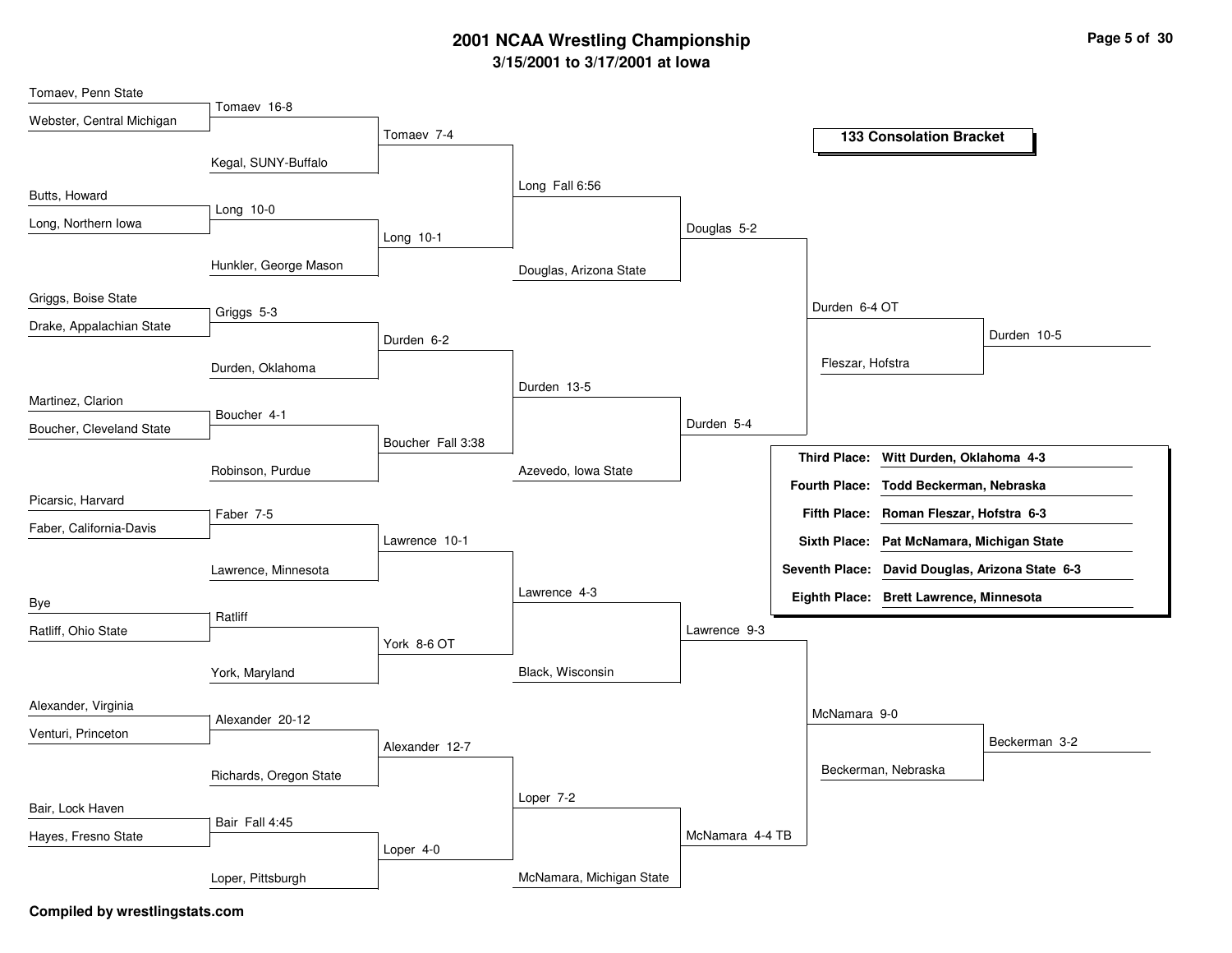**No Pigtails Bouts for 133 Weight Class**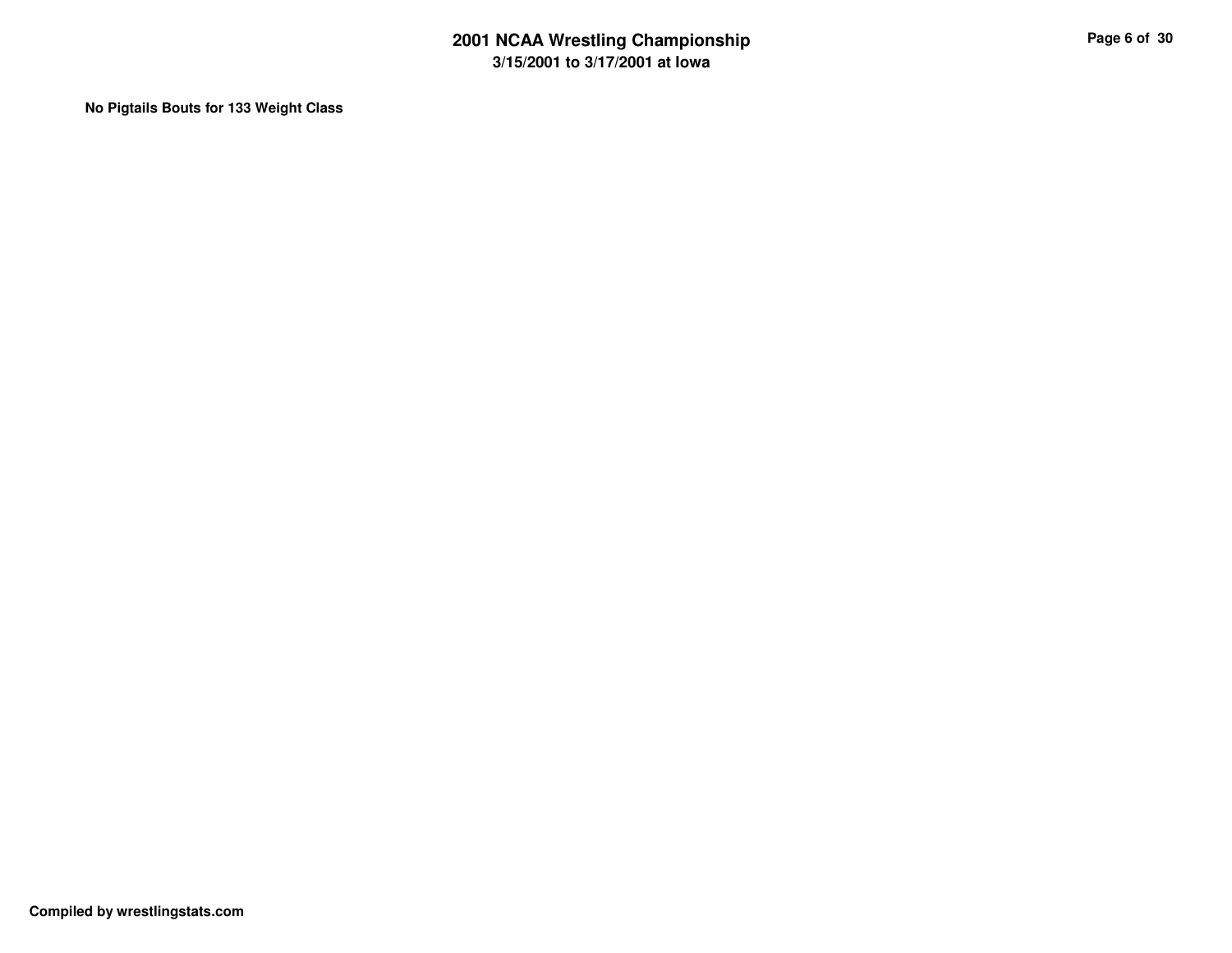# **3/15/2001 to 3/17/2001 at Iowa 2001 NCAA Wrestling Championship Page <sup>7</sup> of <sup>30</sup>**

| Doug Schwab, Iowa [1]                                     |                                |                                |                       |                      |
|-----------------------------------------------------------|--------------------------------|--------------------------------|-----------------------|----------------------|
| Mark Conley, Navy                                         | Doug Schwab TF 23-6, 6:59      |                                |                       |                      |
| Matt Goldstein, Lehigh                                    | Jared Sullivan 9-4             | Doug Schwab MT 22-7, 6:58      |                       | 141 Weight Class     |
| Jared Sullivan, Tennessee-Chattanooga                     |                                |                                |                       |                      |
| Zach Roberson, Iowa State [9]                             |                                |                                | Doug Schwab 3-1       |                      |
| Mark Mansueto, Maryland                                   | Zach Roberson 4-2              |                                |                       |                      |
| Ryan Egan, Northern Illinois                              |                                | Charles Walker 5-2             |                       |                      |
| Charles Walker, Oklahoma State [8]                        | Charles Walker 6-2             |                                |                       |                      |
| Donnie DeFilippis, George Mason [5]                       |                                |                                |                       | Doug Schwab 11-9     |
| Frank Edgar, Clarion                                      | Donnie DeFilippis Fall 2:48    |                                |                       |                      |
| Pat Diaz, James Madison                                   |                                | Mike Maney 6-5                 |                       |                      |
| Mike Maney, Lock Haven [12]                               | Mike Maney Fall 6:27           |                                |                       |                      |
| Andrew Gharst, Cal Poly-SLO                               |                                |                                | Sean Gray 6-0         |                      |
| Mike Castillo, Michigan State                             | Mike Castillo 8-5              |                                |                       |                      |
| Robert Sessley, Ohio State                                |                                | Sean Gray 11-8                 |                       |                      |
| Sean Gray, Virginia Tech [4]                              | Sean Gray 6-3                  |                                |                       |                      |
| Eric Larkin, Arizona State [3]                            |                                |                                |                       | Michael Lightner 5-4 |
| Mark Rial, Northern Iowa                                  | Eric Larkin 14-5               |                                |                       |                      |
| Mike Settembrino, Seton Hall                              |                                | Eric Larkin 10-4               |                       |                      |
| Ralph Lopez, Fresno State                                 | Ralph Lopez 5-3                |                                |                       |                      |
| Grant Hoerr, Wisconsin [11]                               |                                |                                | Grant Hoerr 3-2       |                      |
| Gabe Vigil, Boise State                                   | Grant Hoerr 10-3               |                                |                       |                      |
| Cory Ace, Edinboro                                        |                                | Grant Hoerr 1-0                |                       |                      |
|                                                           | Cory Ace 10-7                  |                                |                       |                      |
| Jason DeBruin, Hofstra [6]<br>Chad Erikson, Minnesota [7] |                                |                                |                       | Michael Lightner 8-0 |
|                                                           | Chad Erikson Fall 1:35         |                                |                       |                      |
| Corey Williams, North Carolina-Greensboro                 |                                | Chad Erikson 8-1               |                       |                      |
| Mike Castillo, Illinois                                   | Mike Castillo 7-2              |                                |                       |                      |
| Jason Mester, Central Michigan [10]                       |                                |                                | Michael Lightner 12-3 |                      |
| Coyte Cooper, Indiana                                     | Shane Cunanan 1-1 TB           |                                |                       |                      |
| Shane Cunanan, Oregon State                               |                                | Michael Lightner TF 17-2, 4:44 |                       |                      |
| Tony Abbate, Slippery Rock                                | Michael Lightner TF 19-4, 4:43 |                                |                       |                      |
| Michael Lightner, Oklahoma [2]                            |                                |                                |                       |                      |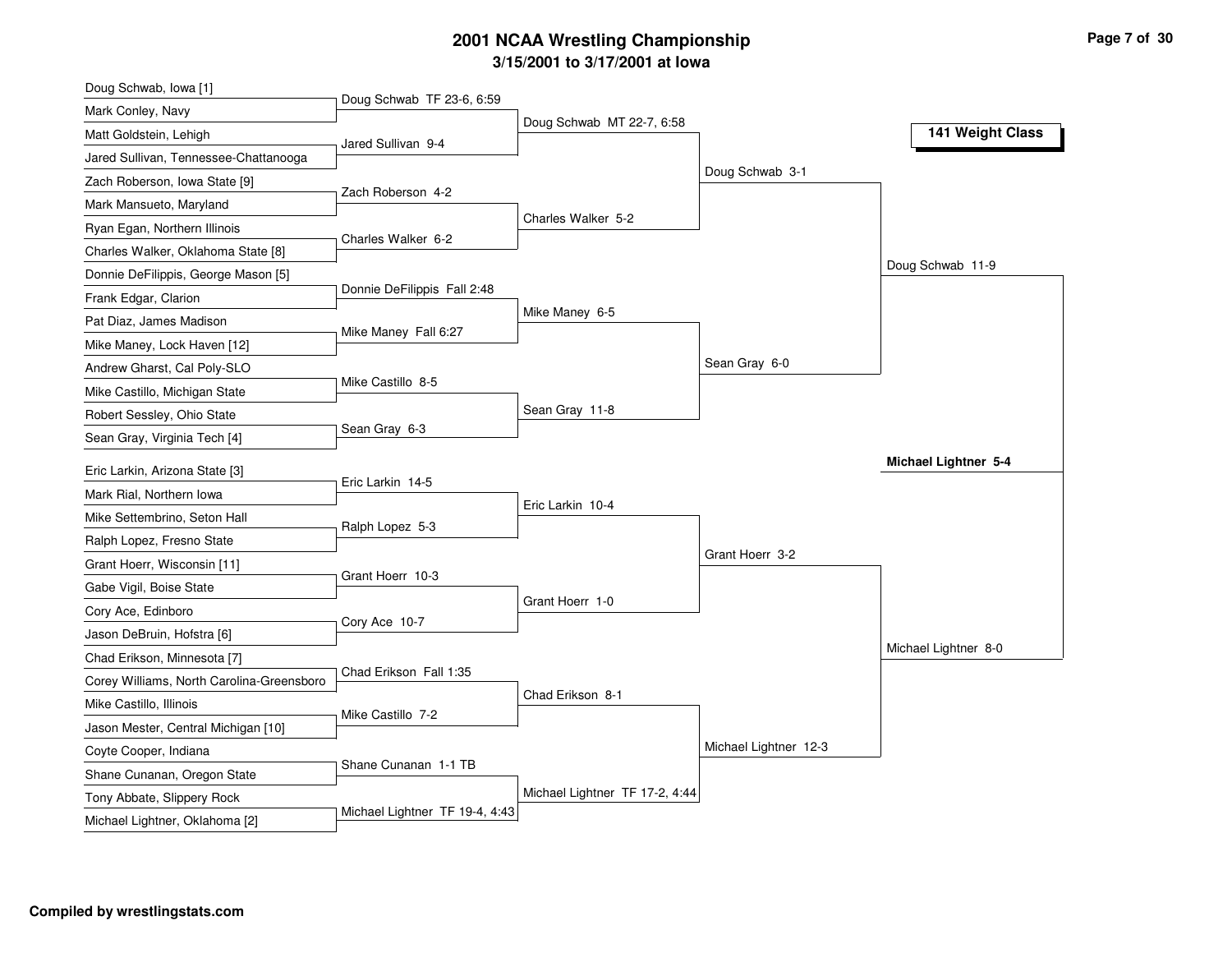## **3/15/2001 to 3/17/2001 at Iowa 2001 NCAA Wrestling Championship Page <sup>8</sup> of <sup>30</sup>**

| Abbate, Slippery Rock          |                             |                  |                        |                |                                               |                |
|--------------------------------|-----------------------------|------------------|------------------------|----------------|-----------------------------------------------|----------------|
| Cooper, Indiana                | Cooper 14-6                 |                  |                        |                |                                               |                |
|                                |                             | DeFilippis 6-4   |                        |                | <b>141 Consolation Bracket</b>                |                |
|                                | DeFilippis, George Mason    |                  |                        |                |                                               |                |
|                                |                             |                  | Castillo DFT 3:44      |                |                                               |                |
| Hart, Appalachian State        |                             |                  |                        |                |                                               |                |
| Williams, North Carolina-Green | Williams 2-1                |                  |                        |                |                                               |                |
|                                |                             | Castillo 8-4     |                        | Larkin 10-6    |                                               |                |
|                                | Castillo, Michigan State    |                  | Larkin, Arizona State  |                |                                               |                |
| DeBruin, Hofstra               |                             |                  |                        |                |                                               |                |
|                                | Vigil 12-6                  |                  |                        |                | Larkin 11-2                                   |                |
| Vigil, Boise State             |                             | Vigil 11-5       |                        |                |                                               | Larkin Med FFT |
|                                |                             |                  |                        |                | Gray, Virginia Tech                           |                |
|                                | Sullivan, Tennessee-Chattan |                  | Rial 4-3               |                |                                               |                |
| Settembrino, Seton Hall        |                             |                  |                        |                |                                               |                |
| Rial, Northern Iowa            | Rial 6-3                    |                  |                        | Erikson 12-5   |                                               |                |
|                                |                             | <b>Rial 10-2</b> |                        |                |                                               |                |
|                                | Roberson, Iowa State        |                  | Erikson, Minnesota     |                | Third Place: Eric Larkin, Arizona State 8-2   |                |
|                                |                             |                  |                        |                | Fourth Place: Grant Hoerr, Wisconsin          |                |
| Sessley, Ohio State            | Sessley 6-0                 |                  |                        |                | Fifth Place: Mark Conley, Navy Med FFT        |                |
| Gharst, Cal Poly-SLO           |                             |                  |                        |                |                                               |                |
|                                |                             | Sessley 6-3      |                        |                | Sixth Place: Sean Gray, Virginia Tech         |                |
|                                | Castillo, Illinois          |                  |                        |                | Seventh Place: Robert Sessley, Ohio State 7-6 |                |
| Diaz, James Madison            |                             |                  | Sessley Fall 1:54      |                | Eighth Place: Chad Erikson, Minnesota         |                |
|                                | Diaz 10-0                   |                  |                        |                |                                               |                |
| Edgar, Clarion                 |                             | Cunanan 5-2      |                        | Sessley 3-1 OT |                                               |                |
|                                |                             |                  |                        |                |                                               |                |
|                                | Cunanan, Oregon State       |                  | Walker, Oklahoma State |                |                                               |                |
| Egan, Northern Illinois        |                             |                  |                        |                |                                               |                |
|                                | Egan 15-4                   |                  |                        |                | Conley 4-1                                    |                |
| Mansueto, Maryland             |                             | Lopez 7-5        |                        |                |                                               | Hoerr 10-4     |
|                                |                             |                  |                        |                | Hoerr, Wisconsin                              |                |
|                                | Lopez, Fresno State         |                  |                        |                |                                               |                |
| Goldstein, Lehigh              |                             |                  | Conley 3-2             |                |                                               |                |
| Conley, Navy                   | Conley 4-3                  |                  |                        | Conley 3-1     |                                               |                |
|                                |                             | Conley 2-1       |                        |                |                                               |                |
|                                | Ace, Edinboro               |                  | Maney, Lock Haven      |                |                                               |                |
|                                |                             |                  |                        |                |                                               |                |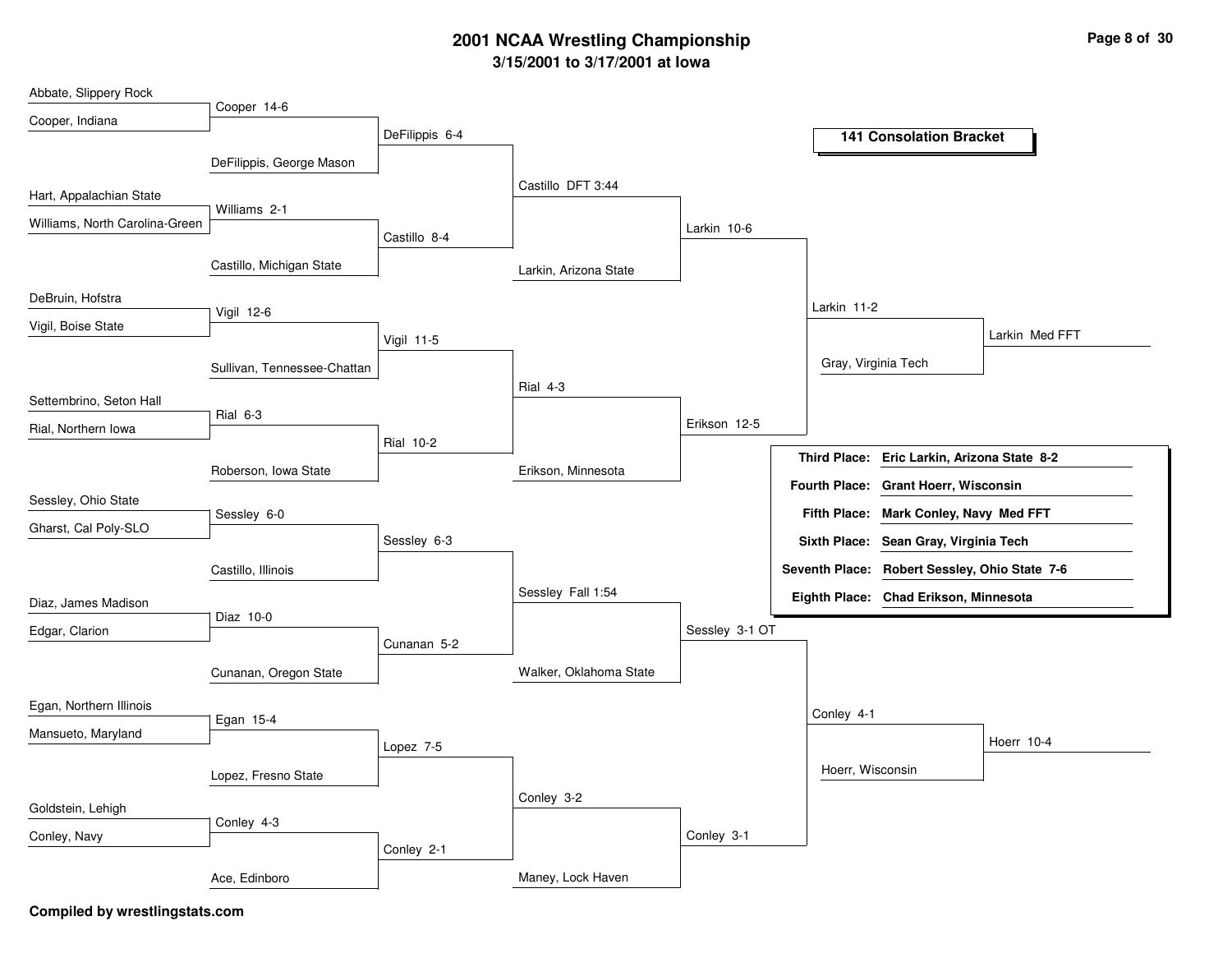# **3/15/2001 to 3/17/2001 at Iowa 2001 NCAA Wrestling Championship Page <sup>9</sup> of <sup>30</sup>**

#### **Championship Pigtail Bouts for 141**

| DeBruin, Jason - Hofstra                 |               |
|------------------------------------------|---------------|
|                                          | DeBruin 5-1   |
| Waldron, Tom - Cornell                   |               |
| Roberson, Zach - Iowa State              |               |
| Hart, Jeremy - Appalachian State         | Roberson 13-5 |
|                                          |               |
| <b>Consolation Pigtail Bouts for 141</b> |               |
| Edgar, Frank - Clarion                   |               |
|                                          | Edgar 5-4     |
| Waldron, Tom - Cornell                   |               |
| Hart, Jeremy - Appalachian State         |               |
|                                          | Hart 5-2      |
| Mester, Jason - Central Michigan         |               |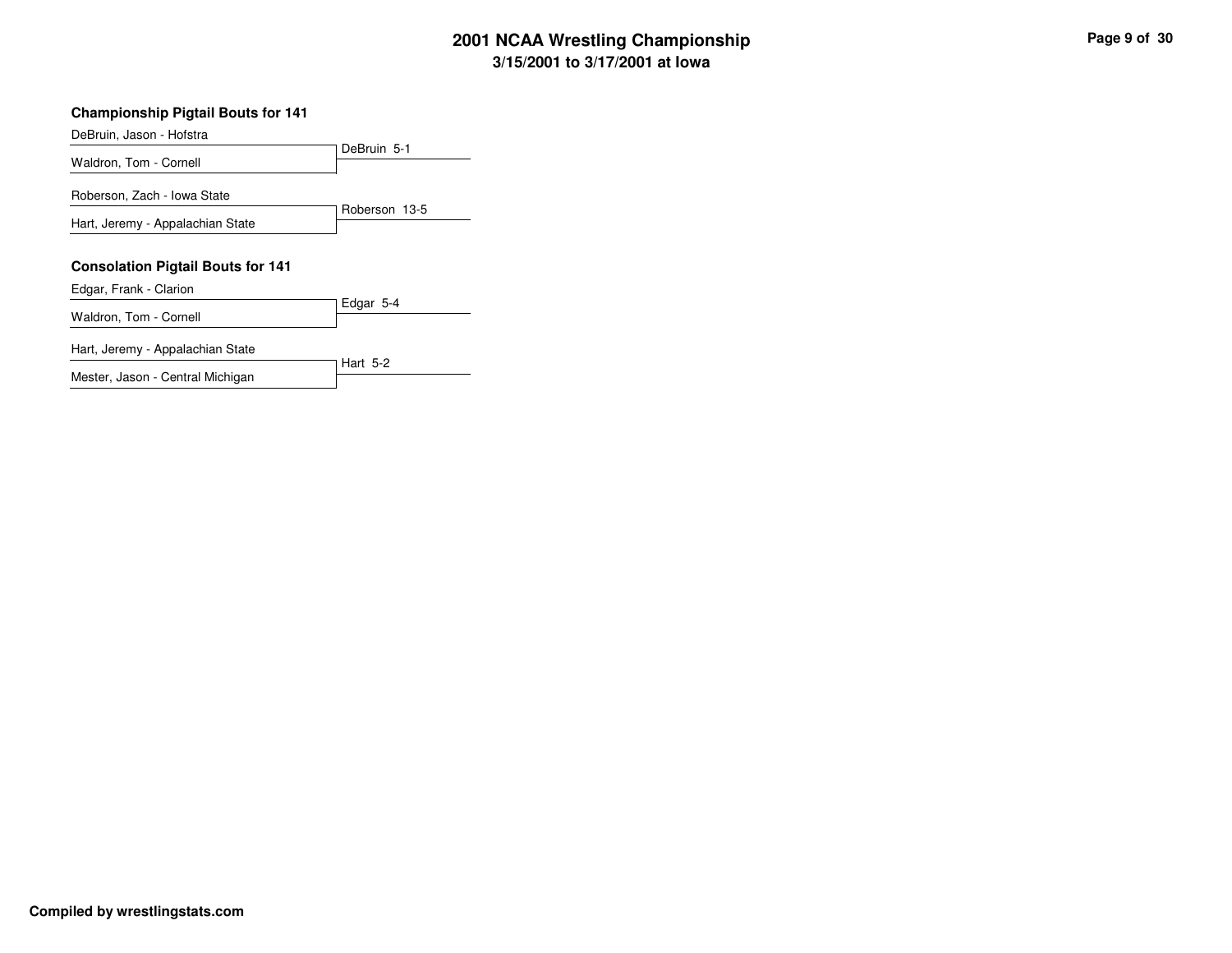# **3/15/2 0 01 to 3/17/2 0 01 at Io w a 2 0 01 N C AA Wre stlin g C h a m pio n s hip**

| Reggie Wright, Oklahoma State [1]                              |                              |                     |                          |                           |
|----------------------------------------------------------------|------------------------------|---------------------|--------------------------|---------------------------|
| Dana Holland, Arizona State                                    | Reggie Wright 9-1            |                     |                          |                           |
| Scott Frohardt, Air Force                                      | Mike Zadick 26-12            | Mike Zadick 8-6     |                          | 149 Weight Class          |
| Mike Zadick, Iowa                                              |                              |                     |                          |                           |
| JohnMark Bentley, North Carolina [9]                           |                              |                     | Jared Frayer 11-4        |                           |
| Bye                                                            | JohnMark Bentley             |                     |                          |                           |
| George Carter, Bloomsburg                                      |                              | Jared Frayer 7-0    |                          |                           |
| Jared Frayer, Oklahoma [8]                                     | Jared Frayer 5-3             |                     |                          |                           |
| Marc Hoffer, American                                          |                              |                     |                          | Dave Esposito 5-3         |
| Collin Robertson, Boise State                                  | Collin Robertson 6-4         |                     |                          |                           |
| Tommy Davis, North Carolina State                              |                              | Cedric Haymon 6-3   |                          |                           |
| Cedric Haymon, Cal Poly-SLO [12]                               | Cedric Haymon 2-1            |                     |                          |                           |
| Erick Glass, Duquesne                                          |                              |                     | Dave Esposito 10-2       |                           |
| Joe Henson, Pennsylvania                                       | Joe Henson 9-5               |                     |                          |                           |
| Bill Maldonado, Iowa State                                     |                              | Dave Esposito 7-2   |                          |                           |
| Dave Esposito, Lehigh [4]                                      | Dave Esposito 3-1            |                     |                          |                           |
| Adam Tirapelle, Illinois [3]                                   |                              |                     |                          | <b>Adam Tirapelle 5-3</b> |
| Malik Elliott, Boston University                               | Adam Tirapelle 12-3          |                     |                          |                           |
| Ty Morgan, Central Michigan                                    |                              | Adam Tirapelle 11-2 |                          |                           |
| Adrian Austin, George Mason                                    | Ty Morgan 15-6               |                     |                          |                           |
| Mike Kulczycki, Michigan [11]                                  |                              |                     | Adam Tirapelle Fall 1:55 |                           |
| Jesse Jantzen, Harvard                                         | Mike Kulczycki 9-4 OT        |                     |                          |                           |
| Dom Surra, Clarion                                             |                              | Mike Kulczycki 7-4  |                          |                           |
| Eric Schmiesing, Hofstra [6]                                   | Eric Schmiesing 11-5         |                     |                          |                           |
| JaMarr Billman, Lock Haven [7]                                 |                              |                     |                          | Adam Tirapelle 6-0        |
| Nate Wachter, Penn State                                       | JaMarr Billman MT 24-9, 6:20 |                     |                          |                           |
|                                                                |                              | JaMarr Billman 3-2  |                          |                           |
| Tony Overstake, Oregon<br>Keaton Anderson, Ohio State [10]     | Keaton Anderson 11-3         |                     |                          |                           |
|                                                                |                              |                     | Jared Lawrence 6-3       |                           |
| Karl Nadolsky, Michigan State                                  | Ryan Shapert 3-2             |                     |                          |                           |
| Ryan Shapert, Edinboro                                         |                              |                     |                          |                           |
|                                                                |                              |                     |                          |                           |
| Adam Britt, Virginia Military<br>Jared Lawrence, Minnesota [2] | Jared Lawrence 13-4          | Jared Lawrence 12-4 |                          |                           |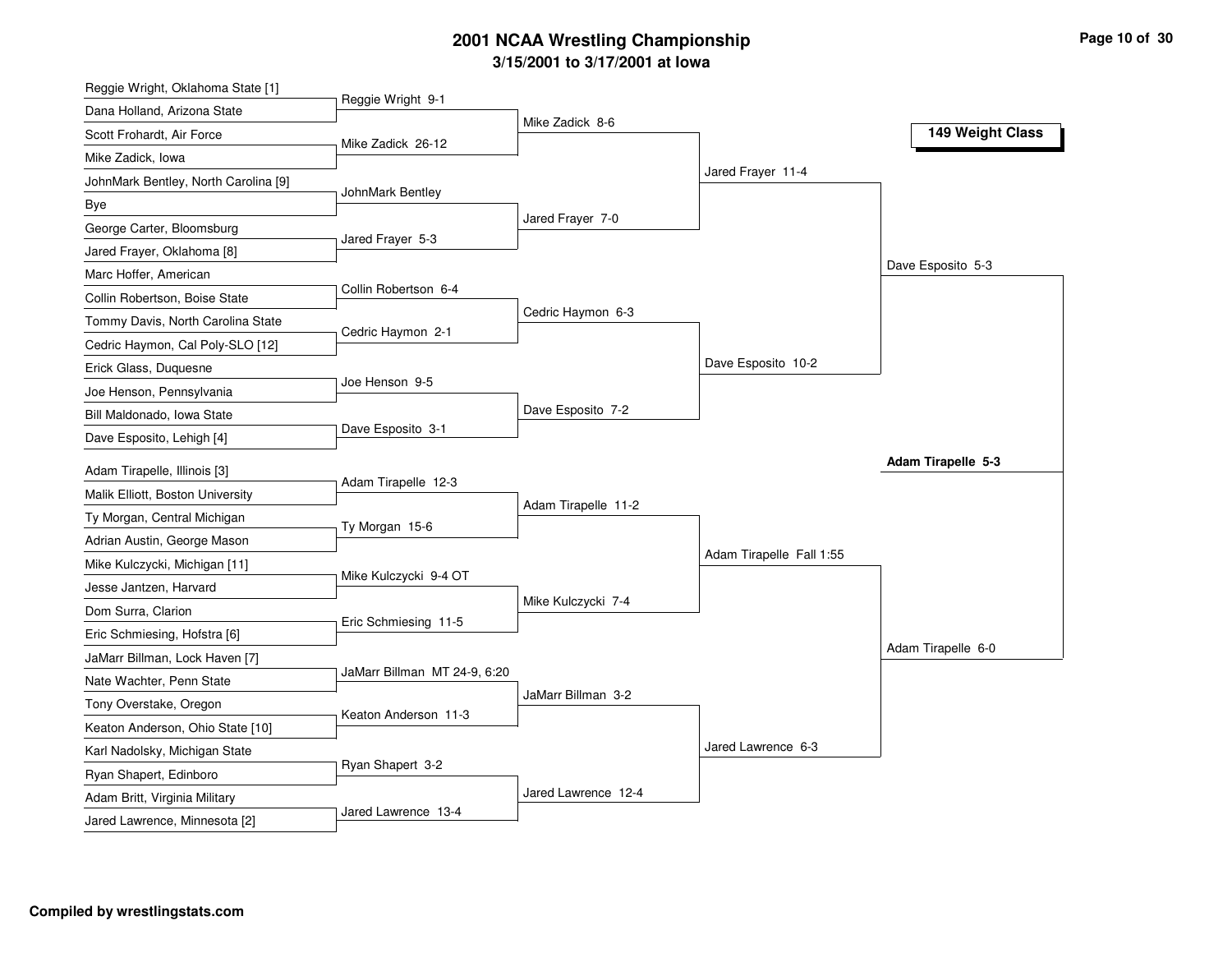# **3/15/2001 to 3/17/2001 at Iowa 2001 NCAA Wrestling Championship Page <sup>11</sup> of <sup>30</sup>**

| Britt, Virginia Military    |                          |                      |                        |                   |                                              |
|-----------------------------|--------------------------|----------------------|------------------------|-------------------|----------------------------------------------|
| Nadolsky, Michigan State    | Nadolsky 9-3             |                      |                        |                   |                                              |
|                             |                          | Robertson 12-5       |                        |                   | <b>149 Consolation Bracket</b>               |
|                             | Robertson, Boise State   |                      |                        |                   |                                              |
| Overstake, Oregon           |                          |                      | Robertson 7-5 OT       |                   |                                              |
| Wachter, Penn State         | Wachter 9-4              |                      |                        |                   |                                              |
|                             |                          | Wachter 13-4         |                        | Kulczycki 11-5    |                                              |
|                             | Henson, Pennsylvania     |                      | Kulczycki, Michigan    |                   |                                              |
| Surra, Clarion              |                          |                      |                        |                   |                                              |
| Jantzen, Harvard            | Jantzen Fall 1:26        |                      |                        |                   | Billman 13-11                                |
|                             |                          | Wright 14-6          |                        |                   | Frayer 5-0                                   |
|                             | Wright, Oklahoma State   |                      |                        |                   | Frayer, Oklahoma                             |
|                             |                          |                      | Wright 5-0             |                   |                                              |
| Austin, George Mason        | Elliott 6-2              |                      |                        | Billman Fall 1:49 |                                              |
| Elliott, Boston University  |                          | Bentley 6-2          |                        |                   |                                              |
|                             | Bentley, North Carolina  |                      | Billman, Lock Haven    |                   | <b>Third Place:</b><br>Mike Zadick, Iowa 5-3 |
|                             |                          |                      |                        |                   | Fourth Place: Jared Frayer, Oklahoma         |
| Maldonado, Iowa State       | Maldonado TF 21-6, 6:45  |                      |                        |                   | Fifth Place: JaMarr Billman, Lock Haven 7-4  |
| Glass, Duquesne             |                          | Maldonado 3-2        |                        |                   | Sixth Place: Jared Lawrence, Minnesota       |
|                             |                          |                      |                        |                   | Seventh Place: Mike Kulczycki, Michigan 10-5 |
|                             | Anderson, Ohio State     |                      | Maldonado Fall 8:23 OT |                   |                                              |
| Davis, North Carolina State | Davis 6-2                |                      |                        |                   | Eighth Place: Eric Schmiesing, Hofstra       |
| Hoffer, American            |                          |                      |                        | Zadick 2-1        |                                              |
|                             |                          | Shapert 6-5          |                        |                   |                                              |
|                             | Shapert, Edinboro        |                      | Zadick, Iowa           |                   |                                              |
| Carter, Bloomsburg          |                          |                      |                        |                   | Zadick 4-2 OT                                |
| Bye                         | Carter                   |                      |                        |                   |                                              |
|                             |                          | Carter 7-2           |                        |                   | Zadick 17-5                                  |
|                             | Morgan, Central Michigan |                      |                        |                   | Lawrence, Minnesota                          |
| Frohardt, Air Force         |                          |                      | Schmiesing 7-6         |                   |                                              |
|                             | Holland Fall 2:07        |                      |                        | Schmiesing 6-0    |                                              |
| Holland, Arizona State      |                          | Schmiesing Fall 6:25 |                        |                   |                                              |
|                             | Schmiesing, Hofstra      |                      | Haymon, Cal Poly-SLO   |                   |                                              |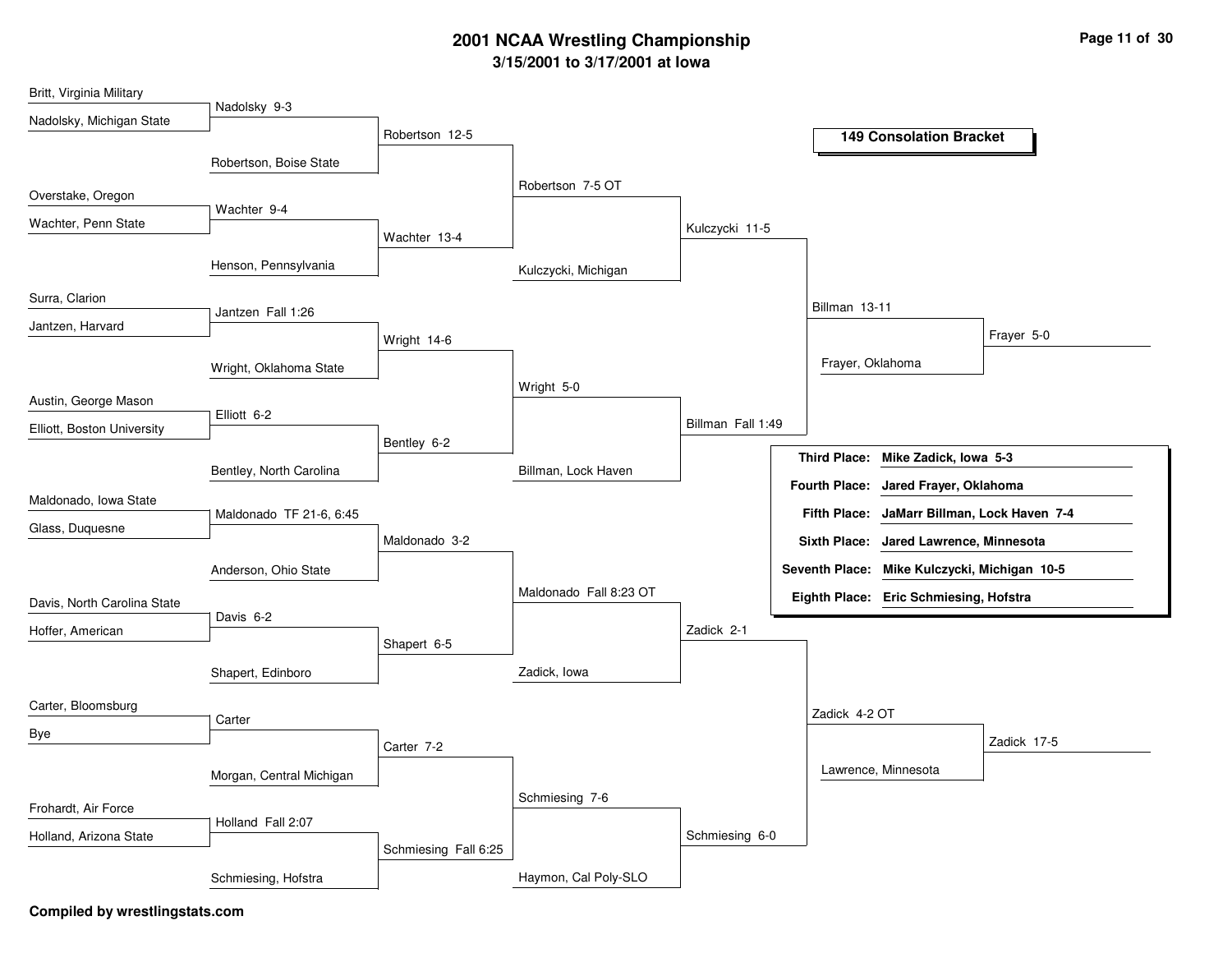**No Pigtails Bouts for 149 Weight Class**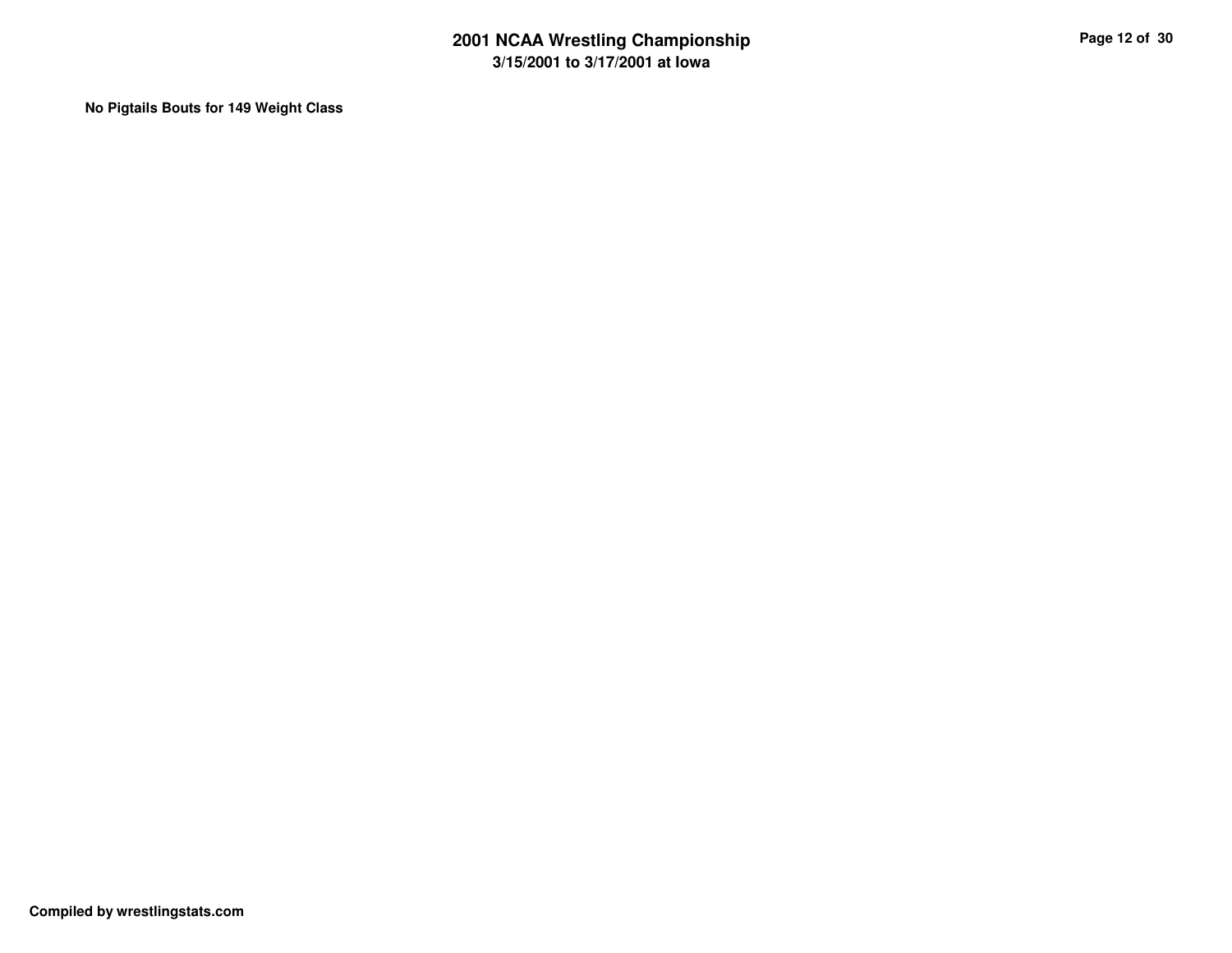# **3/15/2001 to 3/17/2001 at Iowa 2001 NCAA Wrestling Championship Page <sup>13</sup> of <sup>30</sup>**

| T.J. Williams, Iowa [1]                                    |                              |                        |                   |                      |
|------------------------------------------------------------|------------------------------|------------------------|-------------------|----------------------|
| Joe Carr, West Virginia                                    | T.J. Williams 11-4           |                        |                   |                      |
| Ryan Bernholz, Lehigh                                      | Ryan Bernholz 7-6            | T.J. Williams 19-7     |                   | 157 Weight Class     |
| Pierre Pryor, North Carolina State                         |                              |                        |                   |                      |
| Nathan Vasquez, Fresno State [9]                           |                              |                        | T.J. Williams 6-4 |                      |
| Zachariah Doll, Pittsburgh                                 | Zachariah Doll Fall 6:33     |                        |                   |                      |
| Sean Early, George Mason                                   |                              | Ed Hockenberry 13-12   |                   |                      |
| Ed Hockenberry, Bloomsburg [8]                             | Ed Hockenberry TF 18-2, 7:00 |                        |                   |                      |
| Kirk White, Boise State [5]                                |                              |                        |                   | T.J. Williams 4-1    |
| Levi Prevost, Wyoming                                      | Kirk White TF 21-6, 6:24     |                        |                   |                      |
| Timothy Huxel, Air Force                                   |                              | Shane Roller 4-2       |                   |                      |
| Shane Roller, Oklahoma State [12]                          | Shane Roller Fall 6:32       |                        |                   |                      |
| Josh Janson, Ohio State                                    |                              |                        | Shane Roller 6-5  |                      |
| Shaun Shapert, Edinboro                                    | Shaun Shapert 8-2            |                        |                   |                      |
| Max Odom, Harvard                                          |                              | Eric Jorgensen 7-1     |                   |                      |
| Eric Jorgensen, Oregon State [4]                           | Eric Jorgensen 13-1          |                        |                   |                      |
|                                                            |                              |                        |                   |                      |
|                                                            |                              |                        |                   | T.J. Williams 3-2 TB |
| Yoshi Nakamura, Pennsylvania [3]                           | Griff Powell 3-2             |                        |                   |                      |
| Griff Powell, Illinois                                     |                              | Scott Owen 5-3 OT      |                   |                      |
| Clovis Crane, Purdue                                       | Scott Owen 14-3              |                        |                   |                      |
| Scott Owen, Northern Illinois                              |                              |                        | Luke Becker 9-5   |                      |
| Leo Urbinelli, Cornell [11]                                | Leo Urbinelli 7-5            |                        |                   |                      |
| Ryan Smith, Ohio University                                |                              | Luke Becker 8-6        |                   |                      |
| Robby Bell, Citadel                                        | Luke Becker TF 18-3, 7:00    |                        |                   |                      |
| Luke Becker, Minnesota [6]                                 |                              |                        |                   | Bryan Snyder 3-2     |
| Cole Sanderson, Iowa State [7]                             | Cole Sanderson 6-3           |                        |                   |                      |
| Eugene Harris, Oregon                                      |                              | Cole Sanderson 6-4 OT  |                   |                      |
| Pat Owen, Michigan                                         | Rocky Smart 6-2              |                        |                   |                      |
| Rocky Smart, Arizona State [10]                            |                              |                        |                   |                      |
| Jason Gilligan, Lock Haven                                 | Gray Maynard Fall 5:48       |                        | Bryan Snyder 7-2  |                      |
| Gray Maynard, Michigan State                               |                              |                        |                   |                      |
| Sulieman Mumin, Coppin State<br>Bryan Snyder, Nebraska [2] | Bryan Snyder Fall 4:00       | Bryan Snyder Fall 6:42 |                   |                      |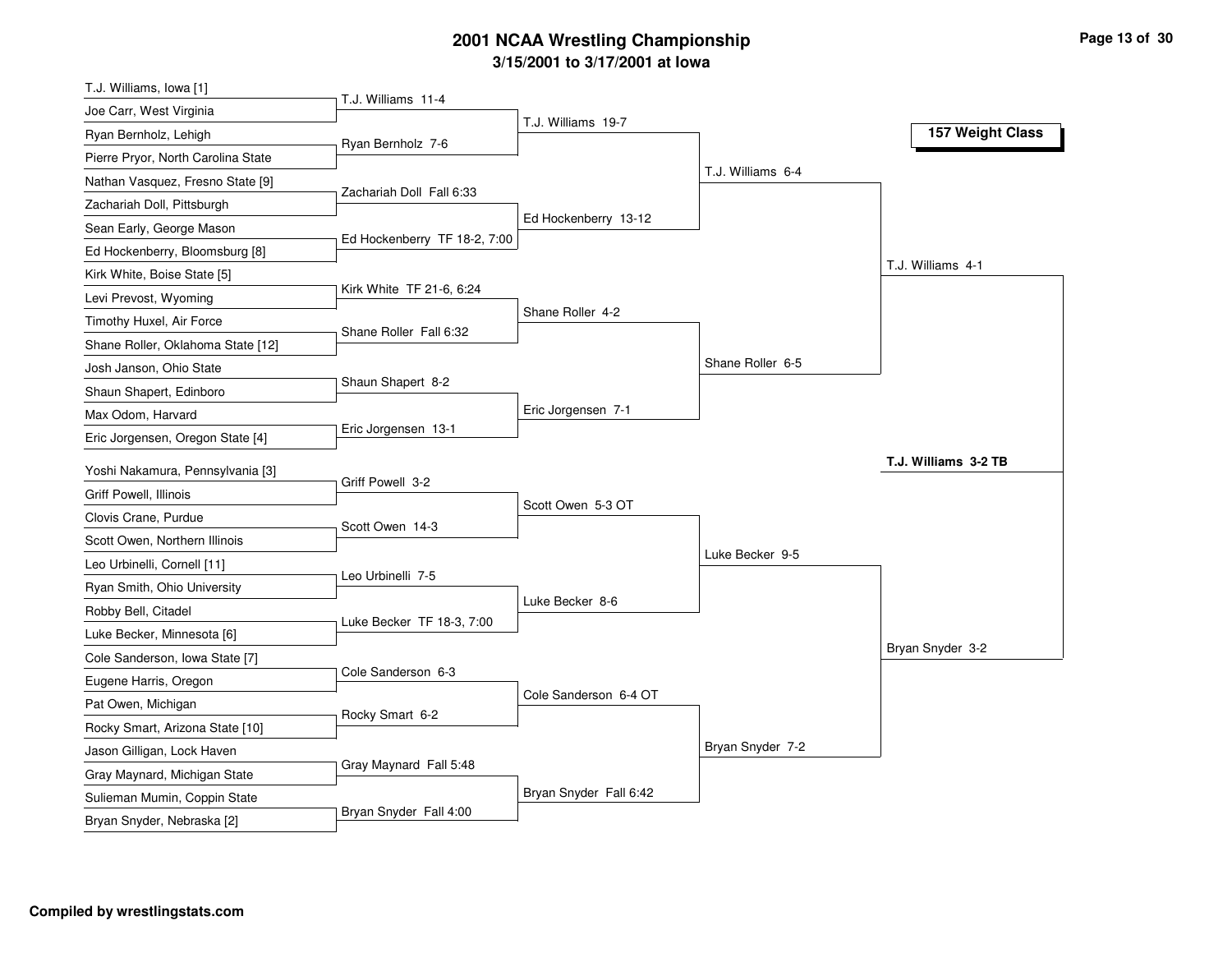### **3/15/2001 to 3/17/2001 at Iowa 2001 NCAA Wrestling Championship Page <sup>14</sup> of <sup>30</sup>**

| Mumin, Coppin State         |                         |                     |                         |                |                   |                                                     |
|-----------------------------|-------------------------|---------------------|-------------------------|----------------|-------------------|-----------------------------------------------------|
| Gilligan, Lock Haven        | Mumin 8-5               |                     |                         |                |                   |                                                     |
|                             |                         | White TF 17-2, 4:46 |                         |                |                   | <b>157 Consolation Bracket</b>                      |
|                             | White, Boise State      |                     |                         |                |                   |                                                     |
|                             |                         |                     | White 6-3               |                |                   |                                                     |
| Owen, Michigan              | Harris Fall 6:37        |                     |                         |                |                   |                                                     |
| Harris, Oregon              |                         |                     |                         | White 5-4      |                   |                                                     |
|                             |                         | Harris 9-5          |                         |                |                   |                                                     |
|                             | Shapert, Edinboro       |                     | Owen, Northern Illinois |                |                   |                                                     |
| Bell, Citadel               |                         |                     |                         |                |                   |                                                     |
|                             | Smith 8-2               |                     |                         |                | White 2-1         |                                                     |
| Smith, Ohio University      |                         | Bernholz 13-11      |                         |                |                   | Roller 1-1 TB                                       |
|                             | Bernholz, Lehigh        |                     |                         |                |                   | Roller, Oklahoma State                              |
|                             |                         |                     | Nakamura 10-5           |                |                   |                                                     |
| Crane, Purdue               |                         |                     |                         |                |                   |                                                     |
| Nakamura, Pennsylvania      | Nakamura TF 20-5, 6:30  |                     |                         | Nakamura 20-8  |                   |                                                     |
|                             |                         | Nakamura Fall 1:44  |                         |                |                   | Third Place: Shane Roller, Oklahoma State 12-10     |
|                             | Doll, Pittsburgh        |                     | Sanderson, Iowa State   |                |                   |                                                     |
| Odom, Harvard               |                         |                     |                         |                |                   | Fourth Place: Luke Becker, Minnesota                |
|                             | Janson Fall 6:15        |                     |                         |                |                   | Fifth Place: Eric Jorgensen, Oregon State 3-1 OT    |
| Janson, Ohio State          |                         | Janson 4-1          |                         |                |                   | Sixth Place: Kirk White, Boise State                |
|                             | Smart, Arizona State    |                     |                         |                |                   | Seventh Place: Yoshi Nakamura, Pennsylvania 10-8 OT |
|                             |                         |                     | Maynard Fall 4:20       |                |                   |                                                     |
| Huxel, Air Force            |                         |                     |                         |                |                   | Eighth Place: Gray Maynard, Michigan State          |
| Prevost, Wyoming            | Huxel 12-6              |                     |                         | Maynard 9-2    |                   |                                                     |
|                             |                         | Maynard 8-2         |                         |                |                   |                                                     |
|                             | Maynard, Michigan State |                     | Hockenberry, Bloomsburg |                |                   |                                                     |
| Early, George Mason         |                         |                     |                         |                |                   |                                                     |
|                             | Vasquez Fall 4:14       |                     |                         |                | Jorgensen 6-2     |                                                     |
| Vasquez, Fresno State       |                         | Vasquez 1-1 TB      |                         |                |                   | Becker 3-2                                          |
|                             |                         |                     |                         |                | Becker, Minnesota |                                                     |
|                             | Powell, Illinois        |                     |                         |                |                   |                                                     |
| Pryor, North Carolina State |                         |                     | Vasquez 2-1             |                |                   |                                                     |
| Carr, West Virginia         | Pryor 7-0               |                     |                         | Jorgensen 11-0 |                   |                                                     |
|                             |                         | Urbinelli 10-7      |                         |                |                   |                                                     |
|                             | Urbinelli, Cornell      |                     | Jorgensen, Oregon State |                |                   |                                                     |
|                             |                         |                     |                         |                |                   |                                                     |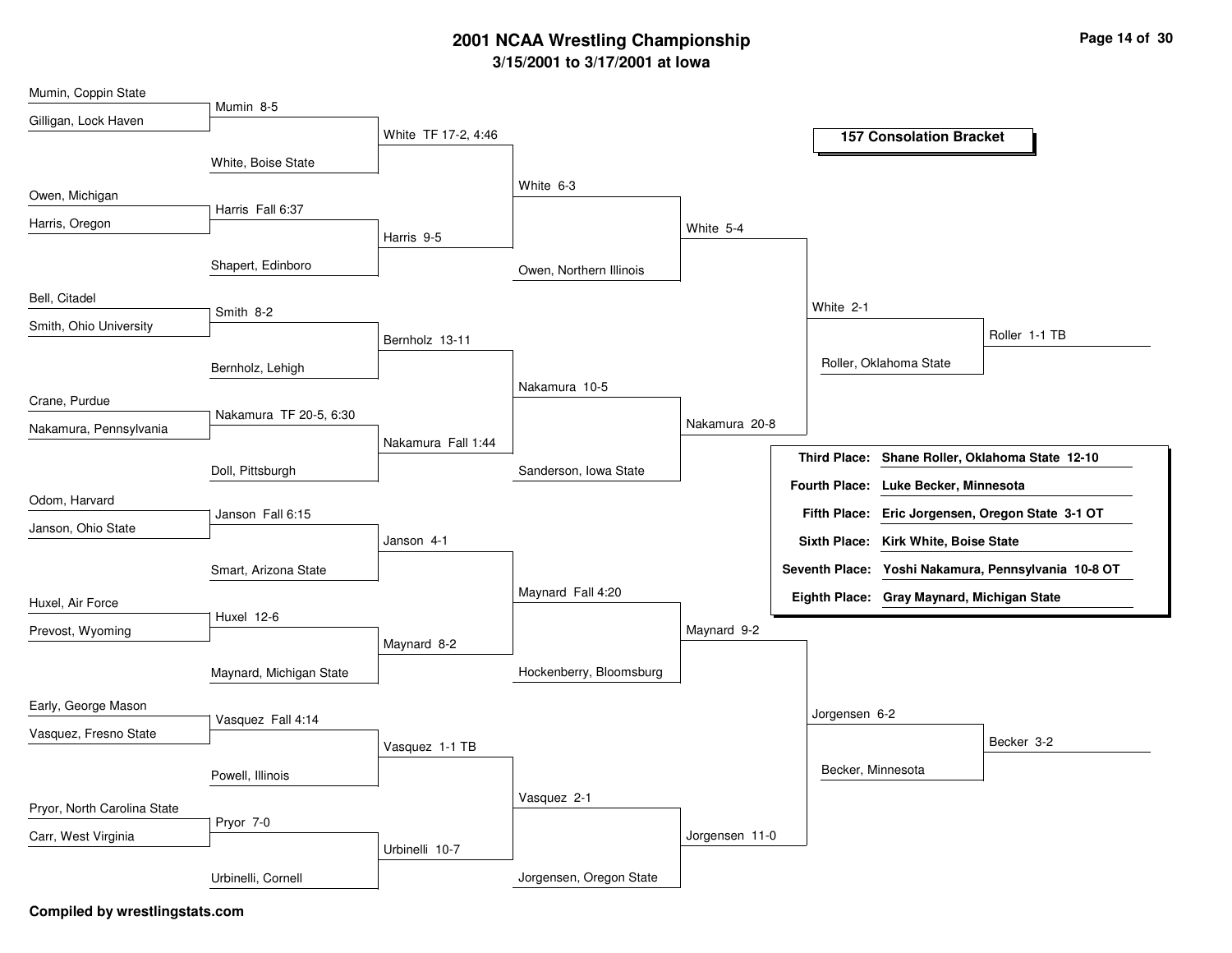## **3/15/2001 to 3/17/2001 at Iowa 2001 NCAA Wrestling Championship Page <sup>15</sup> of <sup>30</sup>**

#### **Championship Pigtail Bouts for 157**

Hockenberry, Ed - Bloomsburg

Hockenberry TF 18-3, 7:00 Papadatos, Dennis - Hofstra Crane 8-6 Crane, Clovis - Purdue Boccia, P.J. - Appalachian State

#### **Consolation Pigtail Bouts for 157**

Harris, Eugene - Oregon

Harris 14-5 Papadatos, Dennis - Hofstra

Janson 21-8

Janson, Josh - Ohio State

Boccia, P.J. - Appalachian State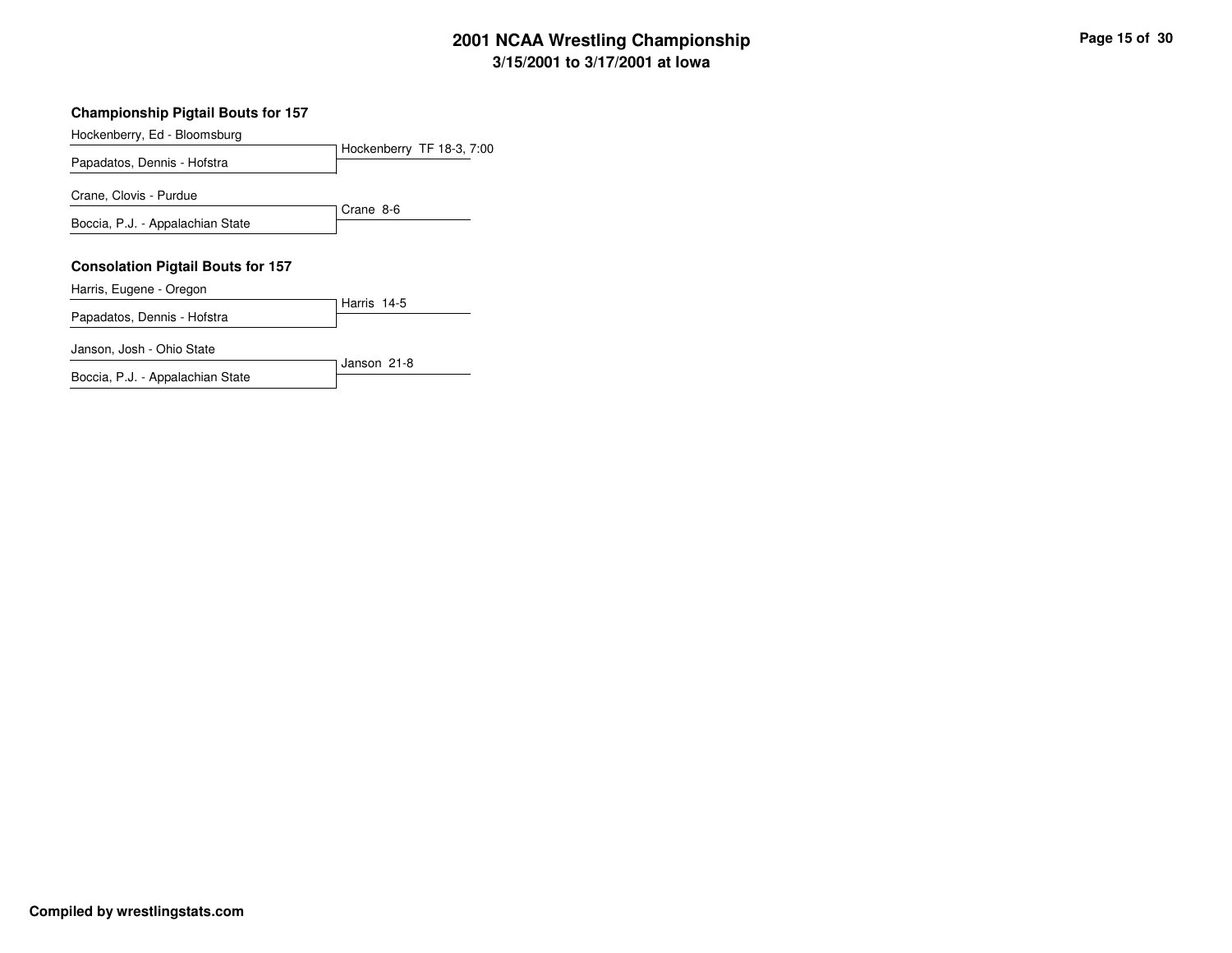# **3/15/2001 to 3/17/2001 at Iowa 2001 NCAA Wrestling Championship Page <sup>16</sup> of <sup>30</sup>**

| Luke Larwin, Oregon<br>Don Pritzlaff 17-6<br>165 Weight Class<br>Nick Nemeth 5-2<br>Don Pritzlaff TF 17-2, 6:08<br>Kevin Stanley 9-3<br>Kevin Stanley 9-3<br>Dave Guarino 6-5<br>Nick Catone, Rider<br>Don Pritzlaff 6-3<br>Matt Lackey 19-12<br>Matt Lackey 13-4<br>Tony Denke 11-6<br>Ian Nelms, Cal State-Bakersfield [12]<br>Matt Lackey 3-1 OT<br>Doug Cieleski 7-0<br>Robbie Waller 9-7<br>Robbie Waller 3-1<br>Don Pritzlaff 3-1 OT<br>Steven Blackford, Arizona State [3]<br>Chris Vitale 12-9<br>Chris Vitale, Lehigh<br>Ben Shirk 8-5<br>Ben Shirk, Iowa<br>Ben Shirk 9-1<br>Burt Pierson, California-Davis<br>Brad Pike 10-2<br>Ben Boozer, Edinboro [11]<br>Ben Boozer 15-1<br>Josh Weidman, Maryland<br>Brad Pike 10-1<br>Nate Lawrenz, Northern Iowa<br>Brad Pike 20-7<br>Brad Pike, Minnesota [6]<br>Joe Heskett 3-1 OT<br>Chris Martin, Virginia Tech [7]<br>Chris Martin Fall 6:43<br>John Clark, Ohio State<br>Chris Martin 6-5 | Don Pritzlaff, Wisconsin [1]    |                             |  |  |
|---------------------------------------------------------------------------------------------------------------------------------------------------------------------------------------------------------------------------------------------------------------------------------------------------------------------------------------------------------------------------------------------------------------------------------------------------------------------------------------------------------------------------------------------------------------------------------------------------------------------------------------------------------------------------------------------------------------------------------------------------------------------------------------------------------------------------------------------------------------------------------------------------------------------------------------------------|---------------------------------|-----------------------------|--|--|
|                                                                                                                                                                                                                                                                                                                                                                                                                                                                                                                                                                                                                                                                                                                                                                                                                                                                                                                                                   |                                 | Don Pritzlaff TF 25-8, 6:52 |  |  |
|                                                                                                                                                                                                                                                                                                                                                                                                                                                                                                                                                                                                                                                                                                                                                                                                                                                                                                                                                   | Nick Nemeth, Kent State         |                             |  |  |
|                                                                                                                                                                                                                                                                                                                                                                                                                                                                                                                                                                                                                                                                                                                                                                                                                                                                                                                                                   | Tony Howard, George Mason       |                             |  |  |
|                                                                                                                                                                                                                                                                                                                                                                                                                                                                                                                                                                                                                                                                                                                                                                                                                                                                                                                                                   | Kevin Stanley, Indiana [9]      |                             |  |  |
|                                                                                                                                                                                                                                                                                                                                                                                                                                                                                                                                                                                                                                                                                                                                                                                                                                                                                                                                                   | Chris Pendleton, Oklahoma State |                             |  |  |
|                                                                                                                                                                                                                                                                                                                                                                                                                                                                                                                                                                                                                                                                                                                                                                                                                                                                                                                                                   | Dave Guarino, SUNY-Buffalo      |                             |  |  |
|                                                                                                                                                                                                                                                                                                                                                                                                                                                                                                                                                                                                                                                                                                                                                                                                                                                                                                                                                   |                                 |                             |  |  |
|                                                                                                                                                                                                                                                                                                                                                                                                                                                                                                                                                                                                                                                                                                                                                                                                                                                                                                                                                   | Matt Lackey, Illinois [5]       |                             |  |  |
|                                                                                                                                                                                                                                                                                                                                                                                                                                                                                                                                                                                                                                                                                                                                                                                                                                                                                                                                                   | Mark Fee, Appalachian State     |                             |  |  |
|                                                                                                                                                                                                                                                                                                                                                                                                                                                                                                                                                                                                                                                                                                                                                                                                                                                                                                                                                   | Tony Denke, Nebraska            |                             |  |  |
|                                                                                                                                                                                                                                                                                                                                                                                                                                                                                                                                                                                                                                                                                                                                                                                                                                                                                                                                                   |                                 |                             |  |  |
|                                                                                                                                                                                                                                                                                                                                                                                                                                                                                                                                                                                                                                                                                                                                                                                                                                                                                                                                                   | Pat O'Donnell, Harvard          |                             |  |  |
|                                                                                                                                                                                                                                                                                                                                                                                                                                                                                                                                                                                                                                                                                                                                                                                                                                                                                                                                                   | Doug Cieleski, Slippery Rock    |                             |  |  |
|                                                                                                                                                                                                                                                                                                                                                                                                                                                                                                                                                                                                                                                                                                                                                                                                                                                                                                                                                   | Hunter Guenot, Bloomsburg       |                             |  |  |
|                                                                                                                                                                                                                                                                                                                                                                                                                                                                                                                                                                                                                                                                                                                                                                                                                                                                                                                                                   | Robbie Waller, Oklahoma [4]     |                             |  |  |
|                                                                                                                                                                                                                                                                                                                                                                                                                                                                                                                                                                                                                                                                                                                                                                                                                                                                                                                                                   |                                 |                             |  |  |
|                                                                                                                                                                                                                                                                                                                                                                                                                                                                                                                                                                                                                                                                                                                                                                                                                                                                                                                                                   |                                 |                             |  |  |
|                                                                                                                                                                                                                                                                                                                                                                                                                                                                                                                                                                                                                                                                                                                                                                                                                                                                                                                                                   |                                 |                             |  |  |
|                                                                                                                                                                                                                                                                                                                                                                                                                                                                                                                                                                                                                                                                                                                                                                                                                                                                                                                                                   |                                 |                             |  |  |
|                                                                                                                                                                                                                                                                                                                                                                                                                                                                                                                                                                                                                                                                                                                                                                                                                                                                                                                                                   |                                 |                             |  |  |
|                                                                                                                                                                                                                                                                                                                                                                                                                                                                                                                                                                                                                                                                                                                                                                                                                                                                                                                                                   |                                 |                             |  |  |
|                                                                                                                                                                                                                                                                                                                                                                                                                                                                                                                                                                                                                                                                                                                                                                                                                                                                                                                                                   |                                 |                             |  |  |
|                                                                                                                                                                                                                                                                                                                                                                                                                                                                                                                                                                                                                                                                                                                                                                                                                                                                                                                                                   |                                 |                             |  |  |
|                                                                                                                                                                                                                                                                                                                                                                                                                                                                                                                                                                                                                                                                                                                                                                                                                                                                                                                                                   |                                 |                             |  |  |
|                                                                                                                                                                                                                                                                                                                                                                                                                                                                                                                                                                                                                                                                                                                                                                                                                                                                                                                                                   |                                 |                             |  |  |
|                                                                                                                                                                                                                                                                                                                                                                                                                                                                                                                                                                                                                                                                                                                                                                                                                                                                                                                                                   | Tim Ortman, Pennsylvania        |                             |  |  |
| Charles Martelli 6-3                                                                                                                                                                                                                                                                                                                                                                                                                                                                                                                                                                                                                                                                                                                                                                                                                                                                                                                              | Charles Martelli, Michigan [10] |                             |  |  |
| Joe Heskett 13-3                                                                                                                                                                                                                                                                                                                                                                                                                                                                                                                                                                                                                                                                                                                                                                                                                                                                                                                                  | Denis Alampiev, American        |                             |  |  |
| Denis Alampiev 7-6                                                                                                                                                                                                                                                                                                                                                                                                                                                                                                                                                                                                                                                                                                                                                                                                                                                                                                                                | Greg Francesca, Virginia        |                             |  |  |
| Joe Heskett 9-2                                                                                                                                                                                                                                                                                                                                                                                                                                                                                                                                                                                                                                                                                                                                                                                                                                                                                                                                   | Noel Thompson, Hofstra          |                             |  |  |
| Joe Heskett 5-5 TB                                                                                                                                                                                                                                                                                                                                                                                                                                                                                                                                                                                                                                                                                                                                                                                                                                                                                                                                | Joe Heskett, Iowa State [2]     |                             |  |  |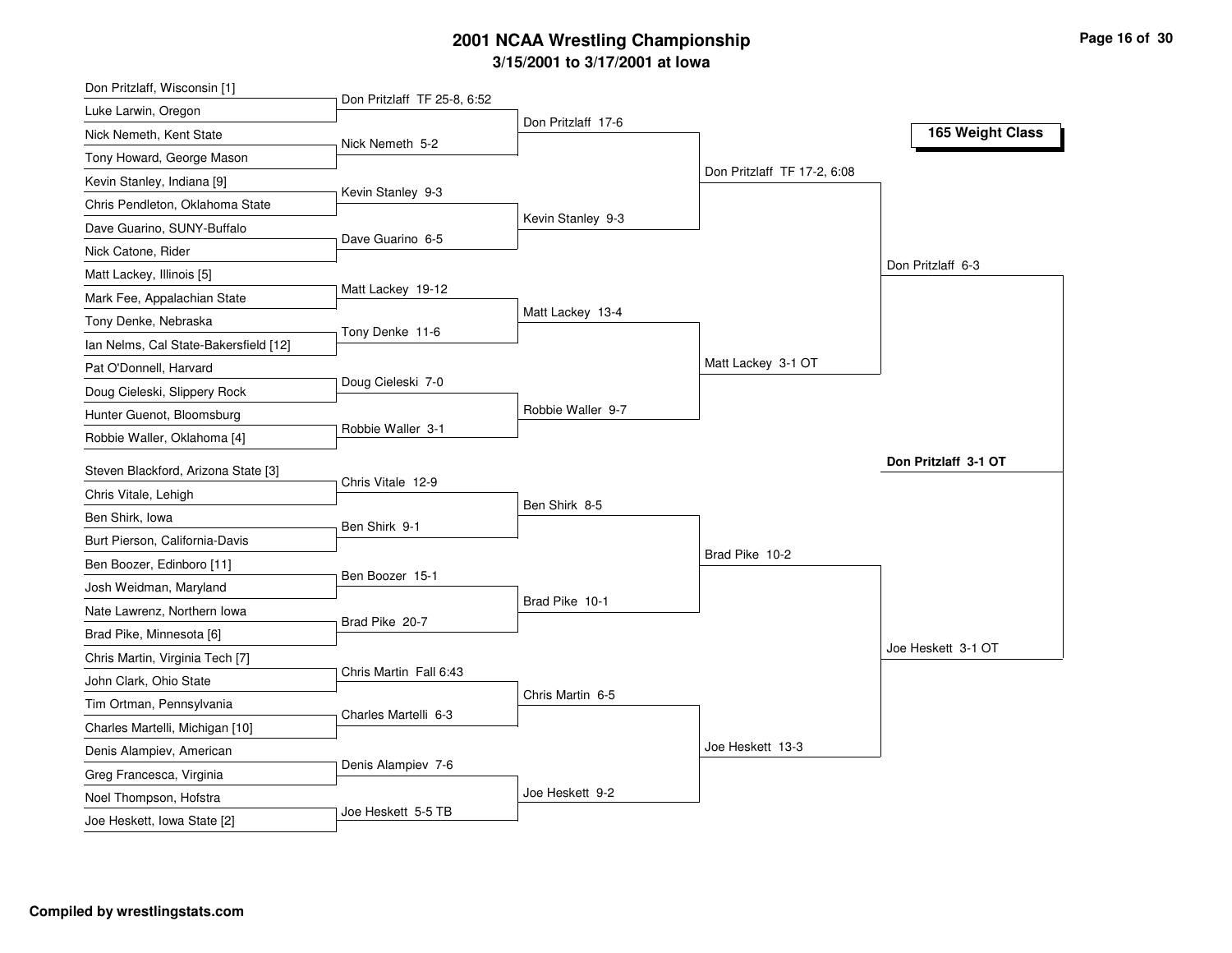## **3/15/2001 to 3/17/2001 at Iowa 2001 NCAA Wrestling Championship Page <sup>17</sup> of <sup>30</sup>**

| Thompson, Hofstra            |                         |                      |                       |               |                  |                                         |                                                  |
|------------------------------|-------------------------|----------------------|-----------------------|---------------|------------------|-----------------------------------------|--------------------------------------------------|
| Francesca, Virginia          | Thompson 9-3            |                      |                       |               |                  |                                         |                                                  |
|                              |                         | Thompson 11-4        |                       |               |                  | <b>165 Consolation Bracket</b>          |                                                  |
|                              | Denke, Nebraska         |                      |                       |               |                  |                                         |                                                  |
|                              |                         |                      | Thompson 5-3 OT       |               |                  |                                         |                                                  |
| Ortman, Pennsylvania         | Ortman 4-2 OT           |                      |                       |               |                  |                                         |                                                  |
| Fronhofer, Pittsburgh        |                         |                      |                       | Shirk 7-3     |                  |                                         |                                                  |
|                              |                         | Ortman 3-2           |                       |               |                  |                                         |                                                  |
|                              | Cieleski, Slippery Rock |                      | Shirk, Iowa           |               |                  |                                         |                                                  |
| Lawrenz, Northern Iowa       |                         |                      |                       |               |                  |                                         |                                                  |
|                              | Lawrenz 12-4            |                      |                       |               | Blackford 11-3   |                                         |                                                  |
| Weidman, Maryland            |                         | Nemeth Fall 0:50     |                       |               |                  |                                         | Lackey 5-4                                       |
|                              | Nemeth, Kent State      |                      |                       |               | Lackey, Illinois |                                         |                                                  |
|                              |                         |                      | Blackford 11-6        |               |                  |                                         |                                                  |
| Pennell, Oregon State        | Blackford 12-2          |                      |                       |               |                  |                                         |                                                  |
| Blackford, Arizona State     |                         |                      |                       | Blackford 5-2 |                  |                                         |                                                  |
|                              |                         | Blackford 12-0       |                       |               |                  | Third Place: Matt Lackey, Illinois 3-2  |                                                  |
|                              | Guarino, SUNY-Buffalo   |                      | Martin, Virginia Tech |               |                  |                                         |                                                  |
| Guenot, Bloomsburg           |                         |                      |                       |               |                  | Fourth Place: Brad Pike, Minnesota      |                                                  |
| O'Donnell, Harvard           | Guenot 3-1              |                      |                       |               |                  |                                         | Fifth Place: Steven Blackford, Arizona State 8-5 |
|                              |                         | Martelli 3-2         |                       |               |                  | Sixth Place: Kevin Stanley, Indiana     |                                                  |
|                              | Martelli, Michigan      |                      |                       |               |                  | Seventh Place: Chris Vitale, Lehigh 5-2 |                                                  |
|                              |                         |                      | Martelli Fall 6:24    |               |                  |                                         |                                                  |
| Nelms, Cal State-Bakersfield | Nelms 7-5 OT            |                      |                       |               |                  | Eighth Place: Ben Shirk, Iowa           |                                                  |
| Bonfiglio, Princeton         |                         |                      |                       | Stanley 11-3  |                  |                                         |                                                  |
|                              |                         | Nelms 11-2           |                       |               |                  |                                         |                                                  |
|                              | Alampiev, American      |                      | Stanley, Indiana      |               |                  |                                         |                                                  |
| Catone, Rider                |                         |                      |                       |               |                  |                                         |                                                  |
|                              | Pendleton Fall 3:45     |                      |                       |               | Stanley 9-4      |                                         |                                                  |
| Pendleton, Oklahoma State    |                         | Vitale 8-3           |                       |               |                  |                                         | Pike 8-3                                         |
|                              |                         |                      |                       |               |                  | Pike, Minnesota                         |                                                  |
|                              | Vitale, Lehigh          |                      |                       |               |                  |                                         |                                                  |
| Howard, George Mason         |                         |                      | <b>Vitale 14-10</b>   |               |                  |                                         |                                                  |
| Larwin, Oregon               | Larwin 16-14 OT         |                      |                       | Vitale 9-6    |                  |                                         |                                                  |
|                              |                         | Boozer TF 16-0, 6:04 |                       |               |                  |                                         |                                                  |
|                              | Boozer, Edinboro        |                      | Waller, Oklahoma      |               |                  |                                         |                                                  |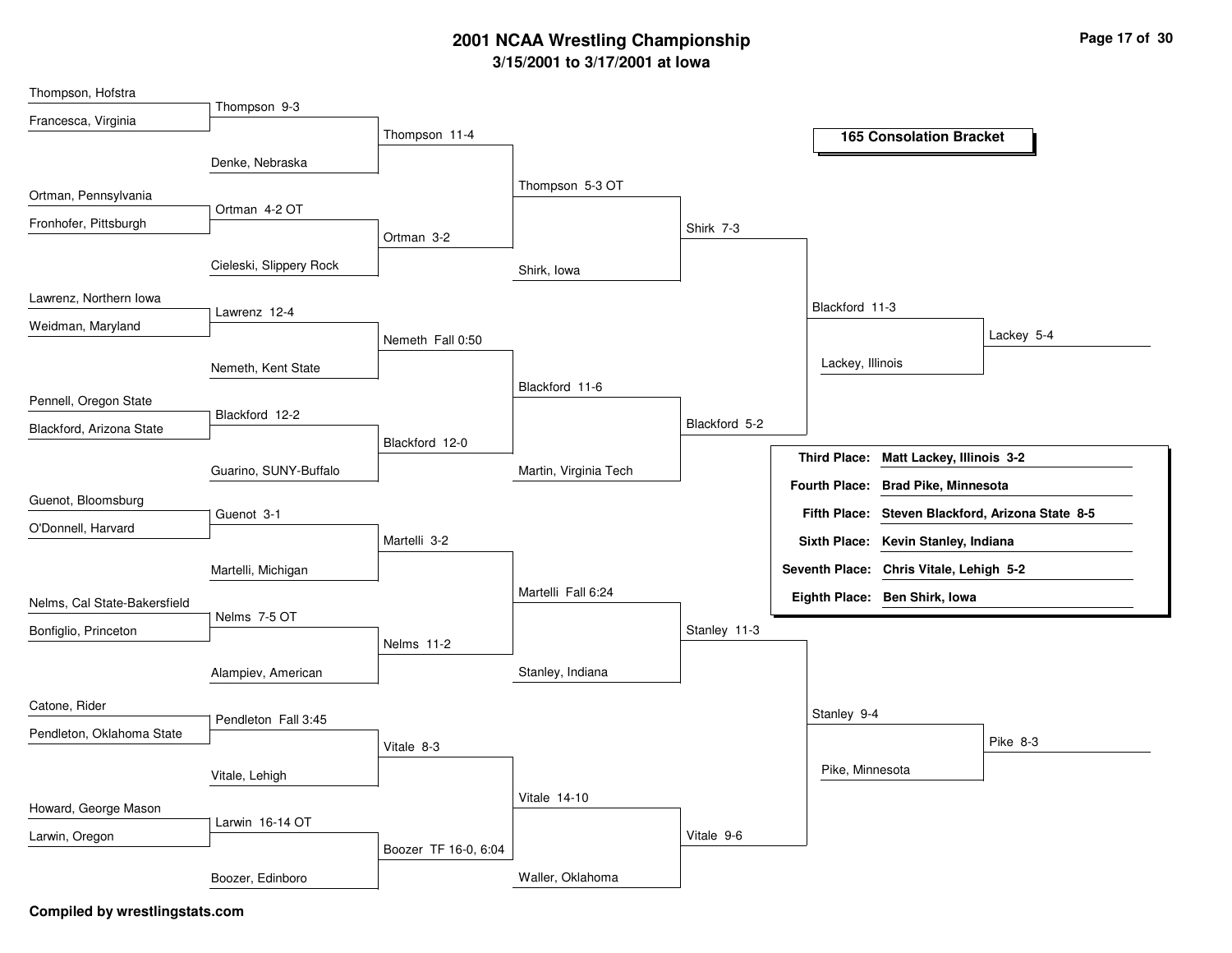# **3/15/2001 to 3/17/2001 at Iowa 2001 NCAA Wrestling Championship Page <sup>18</sup> of <sup>30</sup>**

| Page 18 of 30 |  |
|---------------|--|
|---------------|--|

| <b>Championship Pigtail Bouts for 165</b> |                   |
|-------------------------------------------|-------------------|
| O'Donnell, Pat - Harvard                  |                   |
| Pennell, Jed - Oregon State               | O'Donnell 6-4     |
| Lawrenz, Nate - Northern Iowa             |                   |
| Bonfiglio, Ryan - Princeton               | Lawrenz 9-3       |
| Catone, Nick - Rider                      |                   |
| Fronhofer, Carl - Pittsburgh              | Catone 4-3        |
| <b>Consolation Pigtail Bouts for 165</b>  |                   |
| Pennell, Jed - Oregon State               |                   |
| Pierson, Burt - California-Davis          | Pennell Fall 6:41 |
| Bonfiglio, Ryan - Princeton               |                   |
| Fee, Mark - Appalachian State             | Bonfiglio 21-13   |
| Fronhofer, Carl - Pittsburgh              |                   |
| Clark, John - Ohio State                  | Fronhofer 13-3    |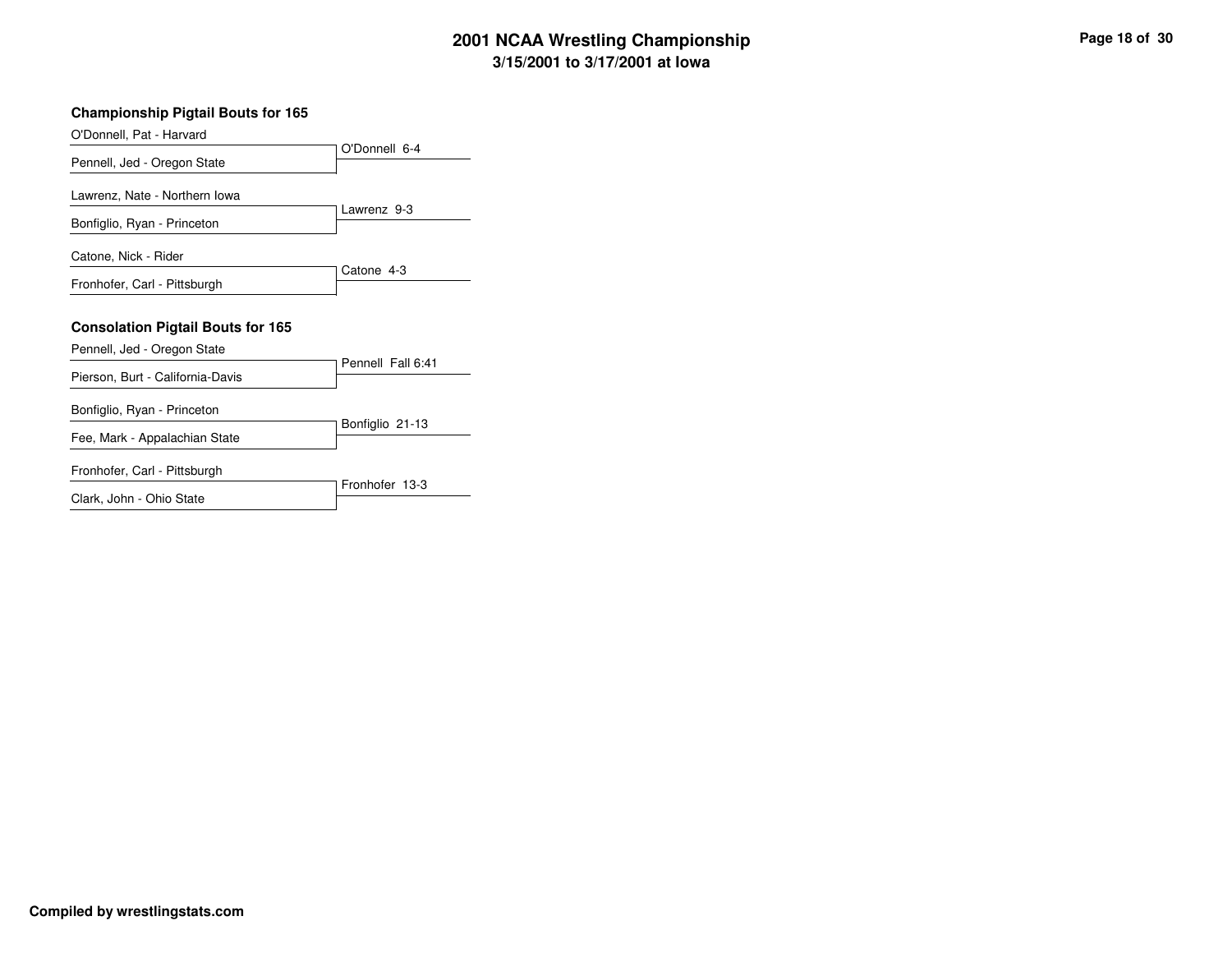# **3/15/2001 to 3/17/2001 at Iowa 2001 NCAA Wrestling Championship Page <sup>19</sup> of <sup>30</sup>**

| Josh Koscheck, Edinboro [1]       | Josh Koscheck 15-3   |                         |                             |                          |
|-----------------------------------|----------------------|-------------------------|-----------------------------|--------------------------|
| Louis Taylor, Eastern Illinois    |                      | Josh Koscheck 5-0       |                             |                          |
| Luke Moore, Ohio University       | Luke Moore 6-2       |                         |                             | 174 Weight Class         |
| Steve Schenk, Wyoming             |                      |                         | Josh Koscheck 6-1           |                          |
| Perry Parks, Iowa State [9]       | Perry Parks 11-9     |                         |                             |                          |
| Jeff Rusak, Old Dominion          |                      |                         |                             |                          |
| Cassidy Shults, Bloomsburg        | Nathan Coy 8-4       | Nathan Coy 10-9         |                             |                          |
| Nathan Coy, Oregon State [8]      |                      |                         |                             |                          |
| Gabe McMahan, Iowa [5]            |                      |                         |                             | Josh Koscheck 7-2        |
| Dustin Kawa, North Carolina State | Gabe McMahan 13-5    |                         |                             |                          |
| Adrian Garcia, California-Davis   |                      | Gabe McMahan 13-5       |                             |                          |
| Ati Conner, Nebraska [12]         | Ati Conner 14-7      |                         |                             |                          |
| Mark Becks, Penn State            |                      |                         | Tyrone Lewis 6-5            |                          |
| John Kopnisky, Missouri           | Mark Becks 6-5       |                         |                             |                          |
| Jim Stanec, Cornell               |                      | Tyrone Lewis Fall 1:16  |                             |                          |
| Tyrone Lewis, Oklahoma State [4]  | Tyrone Lewis 11-5    |                         |                             |                          |
|                                   |                      |                         |                             | <b>Josh Koscheck 8-1</b> |
| Maurice Worthy, Army [3]          | Maurice Worthy 4-3   |                         |                             |                          |
| Ryan Lange, Purdue                |                      | Maurice Worthy 3-1      |                             |                          |
| Everett Bell, Seton Hall          | Everett Bell 6-4 TB  |                         |                             |                          |
| Alan Grasso, Millersville         |                      |                         | Maurice Worthy Fall 7:44 OT |                          |
| Michael Barger, Oklahoma [11]     | Michael Barger 6-2   |                         |                             |                          |
| Mike Regner, Citadel              |                      | Michael Barger DFT 1:00 |                             |                          |
| Corey Bell, North Carolina        | Mike Feeney 5-1      |                         |                             |                          |
| Mike Feeney, Eastern Michigan [6] |                      |                         |                             | Maurice Worthy 8-6       |
| Eric Hall, Virginia Tech [7]      | Eric Hall 8-7        |                         |                             |                          |
| Steve Strange, Cal Poly-SLO       |                      | Jacob Volkmann 8-1      |                             |                          |
| Rob Anspach, Hofstra              | Jacob Volkmann 15-3  |                         |                             |                          |
| Jacob Volkmann, Minnesota [10]    |                      |                         |                             |                          |
| Ben King, Illinois                |                      |                         | Otto Olson 3-2              |                          |
| Eric Brown, Northern Iowa         | Ben King 9-7         |                         |                             |                          |
| Curtis Owen, Arizona State        |                      | Otto Olson 6-4          |                             |                          |
| Otto Olson, Michigan [2]          | Otto Olson Fall 2:38 |                         |                             |                          |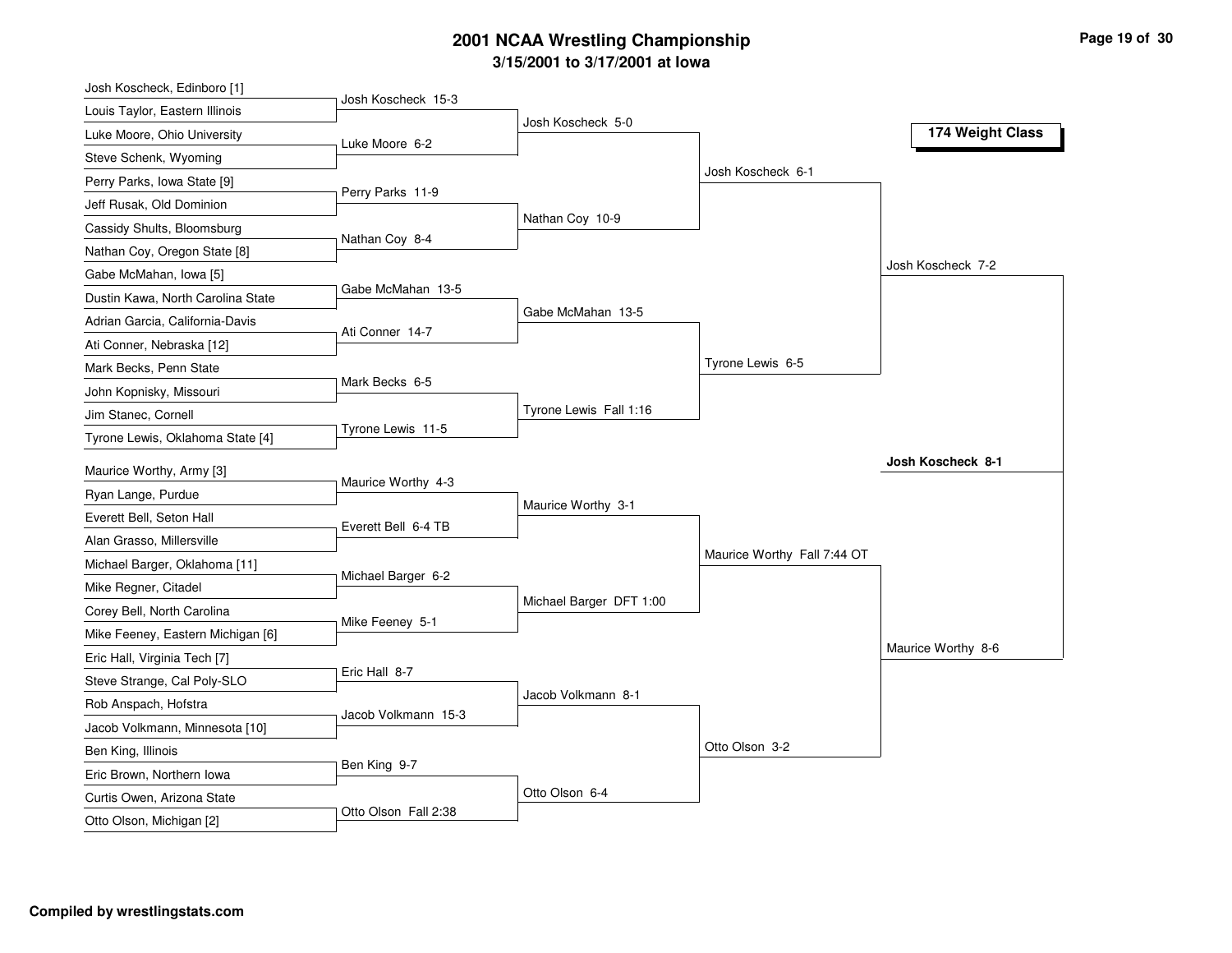### **3/15/2001 to 3/17/2001 at Iowa 2001 NCAA Wrestling Championship Page <sup>20</sup> of <sup>30</sup>**

| Owen, Arizona State        |                          |                 |                     |              |                                                |
|----------------------------|--------------------------|-----------------|---------------------|--------------|------------------------------------------------|
| Brown, Northern Iowa       | Owen 15-9                |                 |                     |              |                                                |
|                            |                          | Conner 5-3      |                     |              | <b>174 Consolation Bracket</b>                 |
|                            | Conner, Nebraska         |                 |                     |              |                                                |
| Anspach, Hofstra           |                          |                 | Conner 5-3 OT       |              |                                                |
| Parker, Princeton          | Parker 7-5               |                 |                     | Conner 4-3   |                                                |
|                            |                          | Becks Fall 0:41 |                     |              |                                                |
|                            | Becks, Penn State        |                 | Barger, Oklahoma    |              |                                                |
| Bell, North Carolina       |                          |                 |                     |              | Volkmann 7-2                                   |
| Regner, Citadel            | Bell 8-1                 |                 |                     |              |                                                |
|                            |                          | Moore Fall 6:17 |                     |              | Volkmann 5-2                                   |
|                            | Moore, Ohio University   |                 |                     |              | Lewis, Oklahoma State                          |
| Grasso, Millersville       |                          |                 | Moore 4-3           |              |                                                |
| Lange, Purdue              | Lange 1-1 TB             |                 |                     | Volkmann 7-3 |                                                |
|                            |                          | Lange 3-1       |                     |              |                                                |
|                            | Parks, Iowa State        |                 | Volkmann, Minnesota |              | Third Place: Otto Olson, Michigan 3-2          |
| Stanec, Cornell            |                          |                 |                     |              | Fourth Place: Jacob Volkmann, Minnesota        |
| Kopnisky, Missouri         | Stanec 2-1               |                 |                     |              | Fifth Place: Tyrone Lewis, Oklahoma State 11-5 |
|                            |                          | Stanec 13-7     |                     |              | Sixth Place: Gabe McMahan, Iowa                |
|                            | Hall, Virginia Tech      |                 |                     |              | Seventh Place: Jim Stanec, Cornell 7-4         |
| Garcia, California-Davis   |                          |                 | Stanec 9-4          |              | Eighth Place: Ati Conner, Nebraska             |
| Kawa, North Carolina State | Kawa 10-2                |                 |                     | Stanec 5-3   |                                                |
|                            |                          | King 10-8       |                     |              |                                                |
|                            | King, Illinois           |                 | Coy, Oregon State   |              |                                                |
| Shults, Bloomsburg         |                          |                 |                     |              |                                                |
|                            | Rusak Fall 4:58          |                 |                     |              | McMahan 9-5                                    |
| Rusak, Old Dominion        |                          | Rusak 2-1       |                     |              | Olson 4-2                                      |
|                            | Bell, Seton Hall         |                 |                     |              | Olson, Michigan                                |
| Schenk, Wyoming            |                          |                 | Schenk 5-1          |              |                                                |
|                            | Schenk Fall 4:51         |                 |                     |              |                                                |
| Taylor, Eastern Illinois   |                          | Schenk 5-4      |                     | McMahan 14-6 |                                                |
|                            | Feeney, Eastern Michigan |                 | McMahan, Iowa       |              |                                                |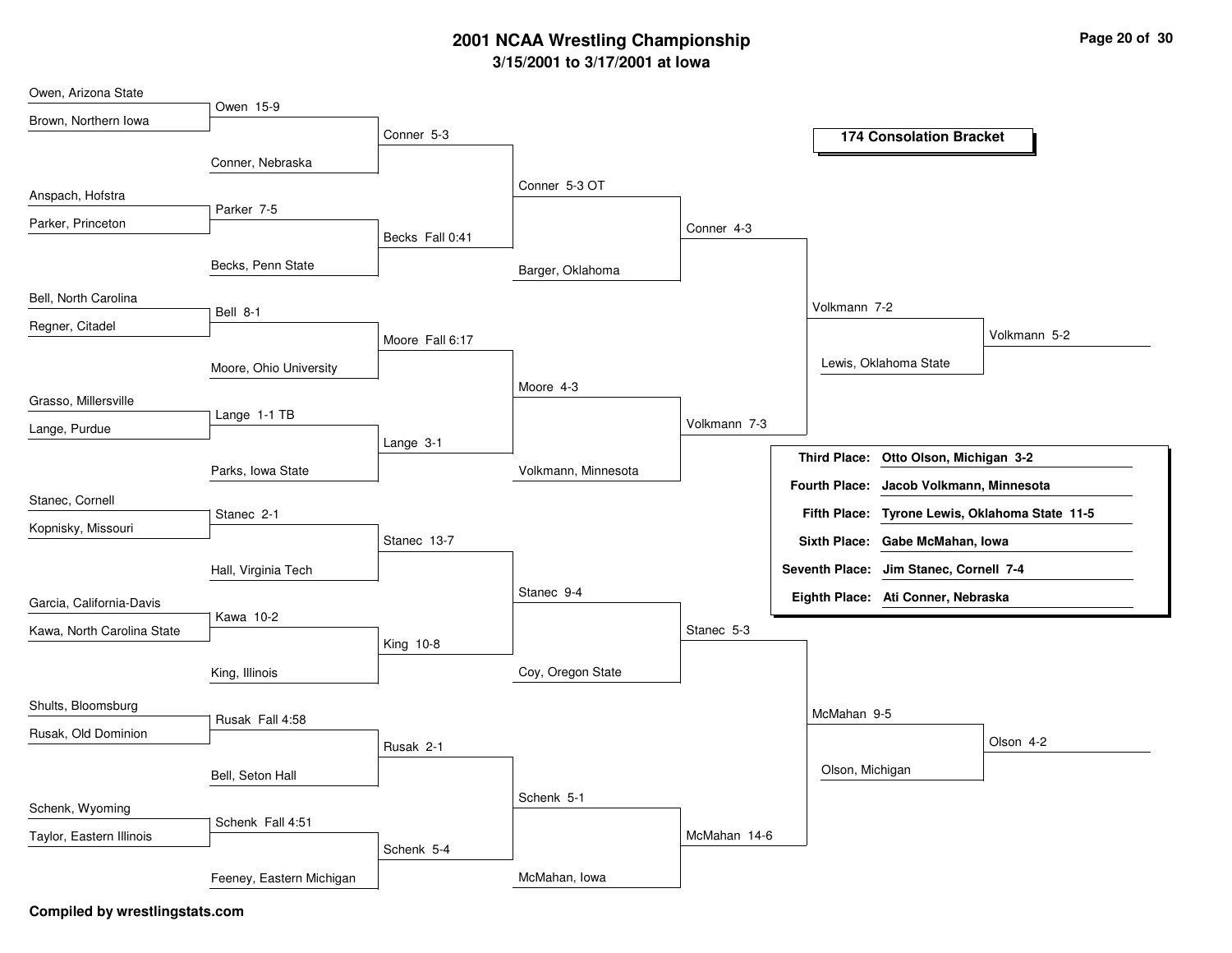# **3/15/2001 to 3/17/2001 at Iowa 2001 NCAA Wrestling Championship Page <sup>21</sup> of <sup>30</sup>**

#### **Championship Pigtail Bouts for 174**

Bell, Everett - Seton Hall

Hieber, Ryan - Ohio State

Shults, Cassidy - Bloomsburg

Parker, Greg - Princeton

#### **Consolation Pigtail Bouts for 174**

Kopnisky, John - Missouri

Kopnisky 8-1 Hieber, Ryan - Ohio State

Bell Fall 1:41

Shults 7-3

Parker 17-8

Parker, Greg - Princeton

Strange, Steve - Cal Poly-SLO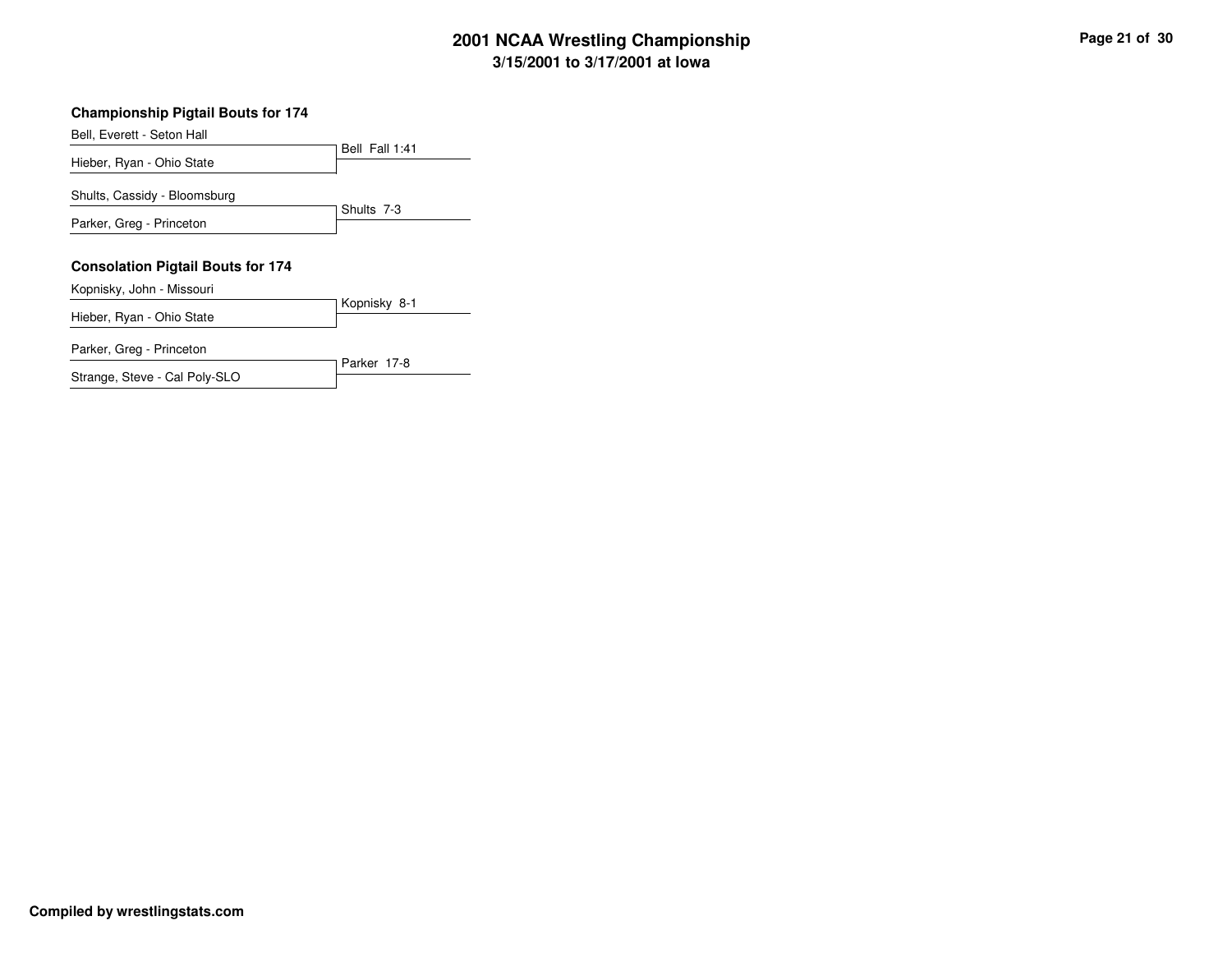# **3/15/2001 to 3/17/2001 at Iowa 2001 NCAA Wrestling Championship Page <sup>22</sup> of <sup>30</sup>**

| Cael Sanderson, Iowa State [1]     |                              |                              |                              |                          |
|------------------------------------|------------------------------|------------------------------|------------------------------|--------------------------|
| Kyle Hansen, Northern Iowa         | Cael Sanderson TF 24-9, 7:00 |                              |                              |                          |
| Jeremy Wilson, Portland State      | Jeremy Wilson 11-1           | Cael Sanderson Fall 1:37     |                              | 184 Weight Class         |
| Justin Millard, Edinboro           |                              |                              |                              |                          |
| Cash Edwards, Boise State [9]      |                              |                              | Cael Sanderson TF 21-6, 6:16 |                          |
| Jimi Massey, Virginia              | Cash Edwards 3-1 TB          |                              |                              |                          |
| Dan Stine, Pittsburgh              |                              | Jessman Smith 2-1            |                              |                          |
| Jessman Smith, Iowa [8]            | Jessman Smith 10-2           |                              |                              |                          |
| Damion Hahn, Minnesota [5]         |                              |                              |                              | Cael Sanderson 21-7      |
| Scott Justus, Virginia Tech        | Scott Justus 6-5             |                              |                              |                          |
| Francis Volpe, Harvard             |                              | Scott Justus 5-4             |                              |                          |
| Shawn Scannell, Rider [12]         | Francis Volpe 7-1            |                              |                              |                          |
| Adam Duncan, Tennessee-Chattanooga |                              |                              | Viktor Sveda 13-8            |                          |
| Ralph DeNisco, Wisconsin           | Adam Duncan 13-9             |                              |                              |                          |
| Josh Millard, Lock Haven           |                              | Viktor Sveda Fall 4:31       |                              |                          |
| Viktor Sveda, Indiana [4]          | Viktor Sveda Fall 3:56       |                              |                              |                          |
| Daniel Cormier, Oklahoma State [3] |                              |                              |                              | Cael Sanderson 8-4       |
| R.D. Pursell. Arizona State        | Daniel Cormier Fall 2:50     |                              |                              |                          |
| John Garriques, Seton Hall         |                              | Daniel Cormier TF 22-7, 5:00 |                              |                          |
| Jake Stork, Maryland               | Jake Stork 8-3               |                              |                              |                          |
| Rob Rohn, Lehigh [11]              |                              |                              | Daniel Cormier 16-4          |                          |
|                                    | Josh Lambrecht 11-2          |                              |                              |                          |
| Josh Lambrecht, Oklahoma           |                              | Josh Lambrecht Fall 2:06     |                              |                          |
| Jeffrey Moskyok, Duquesne          | Doug Lee 15-4                |                              |                              |                          |
| Doug Lee, Oregon [6]               |                              |                              |                              | Daniel Cormier Fall 4:36 |
| Andy Hrovat, Michigan [7]          | Andy Hrovat 13-6             |                              |                              |                          |
| Tom Cass, Duke                     |                              | Andy Hrovat 11-6             |                              |                          |
| Nick Magistrelli, Kent State       | Tom Tanis 13-8               |                              |                              |                          |
| Tom Tanis, Rutgers [10]            |                              |                              | Andy Hrovat 3-1 TB           |                          |
| Josh States, SUNY-Buffalo          | Anton Talamantes 15-11       |                              |                              |                          |
| Anton Talamantes, Ohio State       |                              | Nate Patrick 6-3             |                              |                          |
| Dave Colabella, James Madison      | Nate Patrick 3-0             |                              |                              |                          |
| Nate Patrick, Illinois [2]         |                              |                              |                              |                          |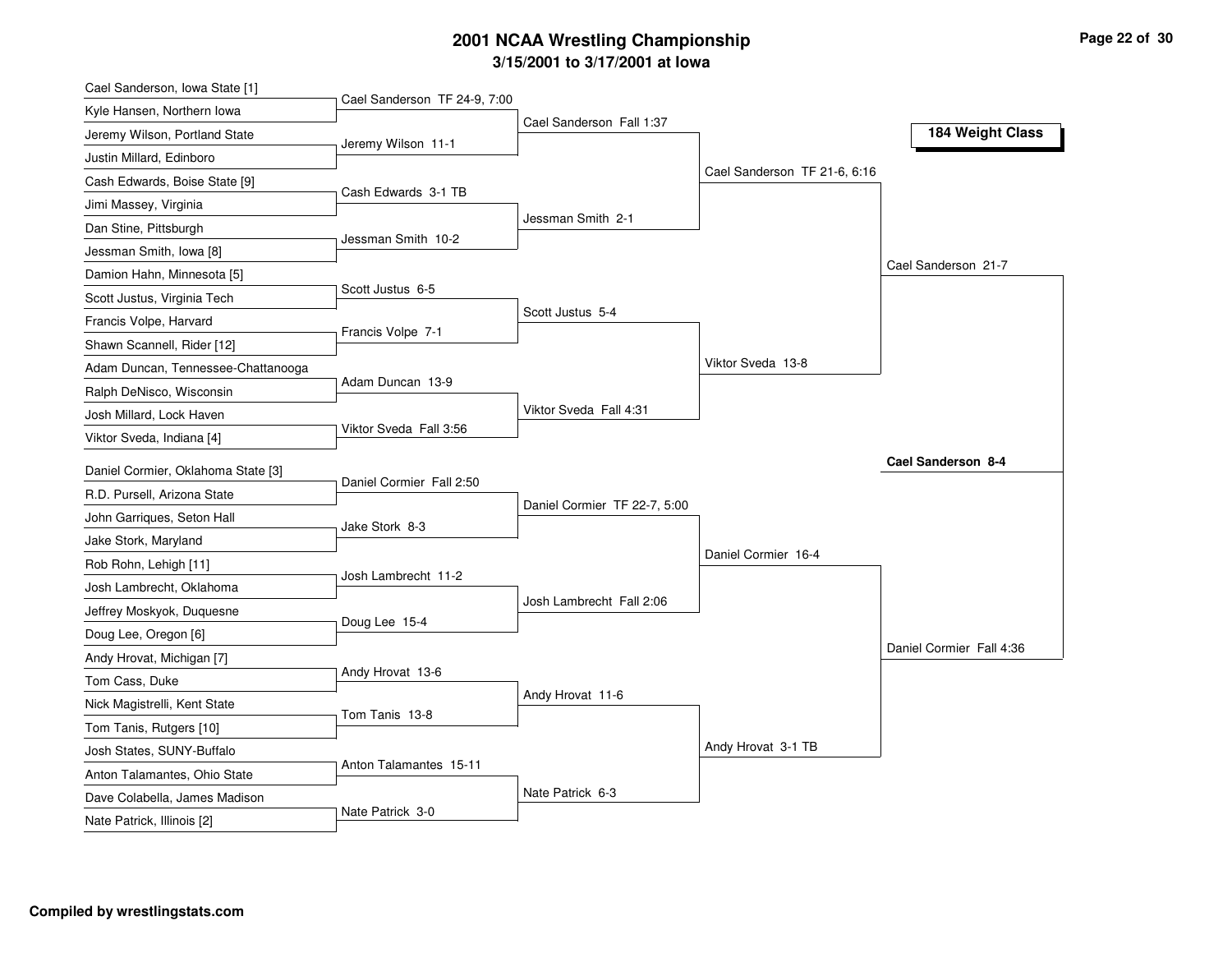## **3/15/2001 to 3/17/2001 at Iowa 2001 NCAA Wrestling Championship Page <sup>23</sup> of <sup>30</sup>**

| Colabella, James Madison |                           |                   |                       |                  |                                                             |
|--------------------------|---------------------------|-------------------|-----------------------|------------------|-------------------------------------------------------------|
| States, SUNY-Buffalo     | Colabella 13-4            |                   |                       |                  |                                                             |
|                          |                           | Colabella 5-3     |                       |                  | <b>184 Consolation Bracket</b>                              |
|                          | Volpe, Harvard            |                   |                       |                  |                                                             |
| Magistrelli, Kent State  |                           |                   | Magistrelli 8-2       |                  |                                                             |
| Cass, Duke               | Magistrelli 6-3           |                   |                       |                  |                                                             |
|                          |                           | Magistrelli 11-7  |                       | Lambrecht 9-2    |                                                             |
|                          | Duncan, Tennessee-Chattan |                   | Lambrecht, Oklahoma   |                  |                                                             |
| Moskyok, Duquesne        | Rohn 9-7                  |                   |                       |                  | Edwards 8-3                                                 |
| Rohn, Lehigh             |                           | Rohn 7-6          |                       |                  | Sveda 7-1                                                   |
|                          | Wilson, Portland State    |                   |                       |                  | Sveda, Indiana                                              |
| Garriques, Seton Hall    |                           |                   | Edwards 3-2           |                  |                                                             |
| Pursell, Arizona State   | Pursell 13-3              |                   |                       | Edwards DFT 2:52 |                                                             |
|                          |                           | Edwards 3-2       |                       |                  |                                                             |
|                          | Edwards, Boise State      |                   | Patrick, Illinois     |                  | <b>Third Place:</b><br>Viktor Sveda, Indiana 7-2            |
| Millard, Lock Haven      |                           |                   |                       |                  | Fourth Place: Andy Hrovat, Michigan                         |
|                          | DeNisco Fall 6:08         |                   |                       |                  | <b>Fifth Place:</b><br>Damion Hahn, Minnesota 4-2           |
| DeNisco, Wisconsin       |                           | <b>Tanis 12-8</b> |                       |                  | Sixth Place: Cash Edwards, Boise State                      |
|                          | Tanis, Rutgers            |                   |                       |                  | <b>Seventh Place:</b><br>Josh Lambrecht, Oklahoma Fall 4:52 |
| Scannell, Rider          |                           |                   | Hahn 7-3              |                  | Eighth Place: Kyle Hansen, Northern Iowa                    |
|                          | Hahn 12-5                 |                   |                       |                  |                                                             |
| Hahn, Minnesota          |                           | Hahn 12-2         |                       | Hahn 3-1         |                                                             |
|                          | Talamantes, Ohio State    |                   | Smith, Iowa           |                  |                                                             |
| Stine, Pittsburgh        |                           |                   |                       |                  |                                                             |
| Massey, Virginia         | Stine 13-8                |                   |                       |                  | Hahn 3-2                                                    |
|                          |                           | Stine 10-8 OT     |                       |                  | Hrovat 4-2                                                  |
|                          | Stork, Maryland           |                   |                       |                  | Hrovat, Michigan                                            |
| Millard, Edinboro        |                           |                   | Hansen 2-0            |                  |                                                             |
|                          | Hansen 14-3               |                   |                       | Hansen 6-4       |                                                             |
| Hansen, Northern Iowa    |                           | Hansen 13-10      |                       |                  |                                                             |
|                          | Lee, Oregon               |                   | Justus, Virginia Tech |                  |                                                             |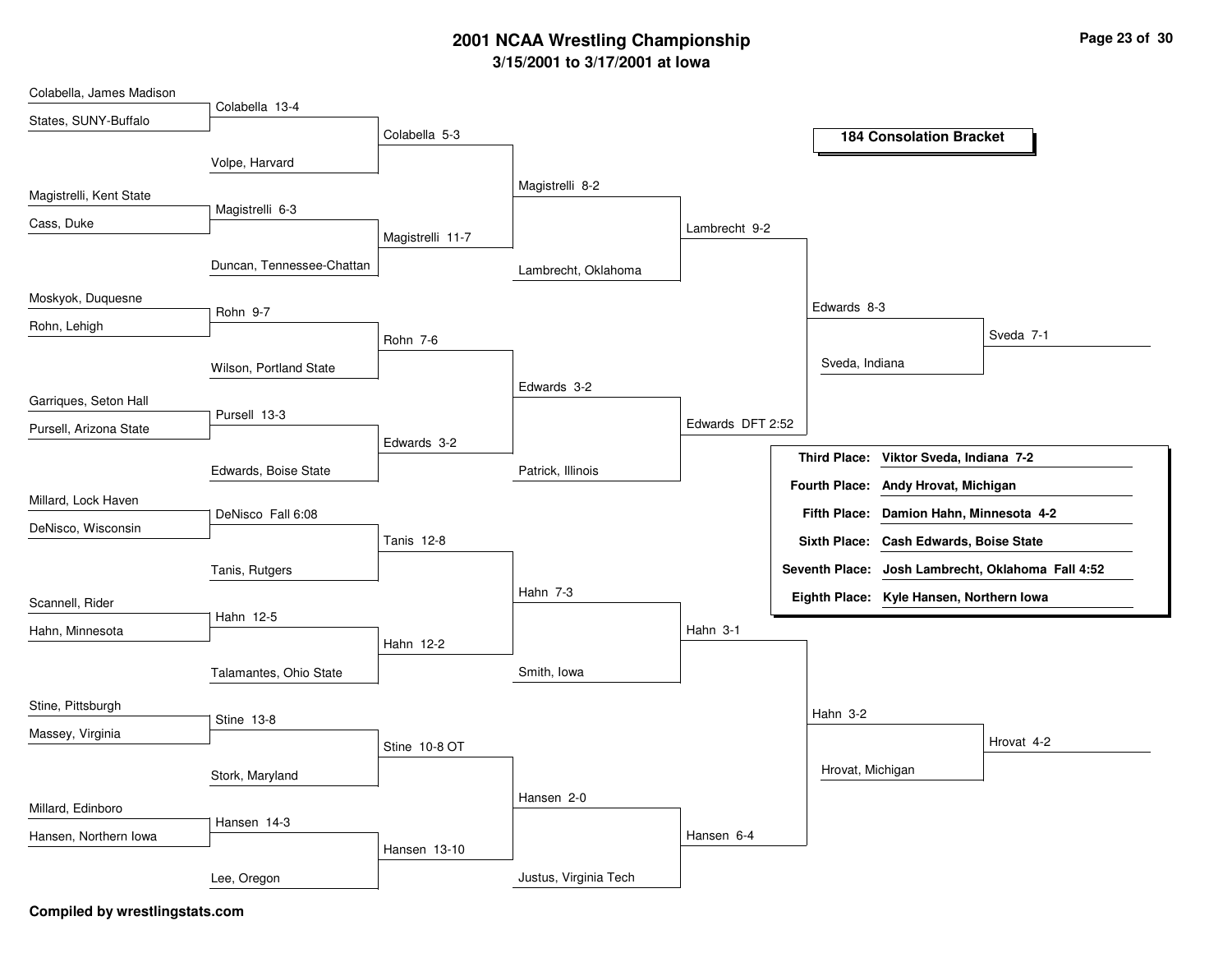**No Pigtails Bouts for 184 Weight Class**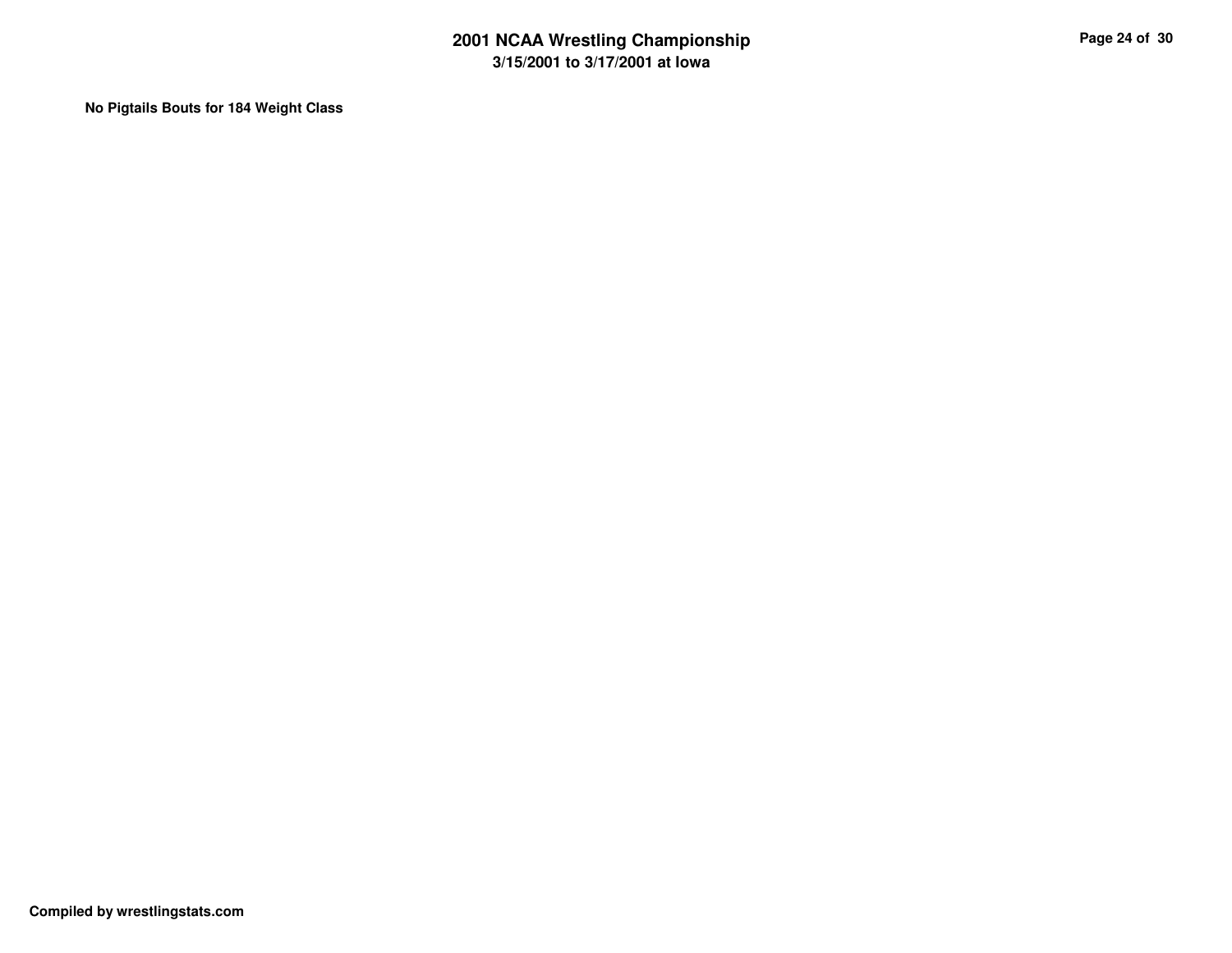# **3/15/2001 to 3/17/2001 at Iowa 2001 NCAA Wrestling Championship Page <sup>25</sup> of <sup>30</sup>**

| Mark Munoz, Oklahoma State [1]              |                          |                          |                    |                  |
|---------------------------------------------|--------------------------|--------------------------|--------------------|------------------|
| Nik Fekete, Michigan State                  | Mark Munoz 14-6          |                          |                    |                  |
| Chris Jones, Drexel                         | Brett Faustman 4-1       | Mark Munoz TF 21-6, 7:00 |                    | 197 Weight Class |
| Brett Faustman, Central Michigan            |                          |                          |                    |                  |
| Nick Preston, Ohio State [9]                |                          |                          | Mark Munoz 4-3     |                  |
| David Schenk, Cal Poly-SLO                  | Nick Preston 11-3        |                          |                    |                  |
| Pete Mielnik, Penn State                    |                          | Nick Preston 6-2         |                    |                  |
| Waymon May, Oklahoma [8]                    | Waymon May 9-4           |                          |                    |                  |
| Owen Elzen, Minnesota [5]                   |                          |                          |                    | Mark Munoz 13-9  |
| Eric Mausser, Clarion                       | Owen Elzen Fall 5:49     |                          |                    |                  |
| Avery Zerkle, Lock Haven                    |                          | Owen Elzen 10-1          |                    |                  |
| Joe DeGain, Michigan [12]                   | Joe DeGain 9-5           |                          |                    |                  |
| Ryan Pallinger, American                    |                          |                          | Owen Elzen 6-4     |                  |
| Babek Nejadmaghaddam, Cal State-Fullerto    | Babek Nejadmaghaddam 7-6 |                          |                    |                  |
| David Sandberg, Pittsburgh                  |                          | Babek Nejadmaghaddam 3-2 |                    |                  |
| Rusty Cook, Boise State [4]                 | David Sandberg Fall 6:57 |                          |                    |                  |
| Zach Thompson, Iowa State [3]               |                          |                          |                    | Mark Munoz 5-3   |
| Rick Romero, Rutgers                        | Rick Romero 3-2          |                          |                    |                  |
| Clint Osborn, North Carolina                |                          | Rick Romero 5-3          |                    |                  |
| Jon Bush, Purdue                            | Jon Bush 9-1             |                          |                    |                  |
| Mike Fickell, Pennsylvania [11]             |                          |                          | Mike Fickell 16-10 |                  |
| Dan Bednar, Ohio University                 | Mike Fickell 6-4         |                          |                    |                  |
| Craig Rumsey, Wyoming                       |                          | Mike Fickell 3-1 OT      |                    |                  |
| Chael Sonnen, Oregon [6]                    | Craig Rumsey 8-7         |                          |                    |                  |
| Pat Quirk, Illinois [7]                     |                          |                          |                    | Pat Quirk 8-4    |
| David Shunamon, Edinboro                    | Pat Quirk 5-2            |                          |                    |                  |
| Jason Payne, Northern Iowa                  |                          | Pat Quirk 14-6           |                    |                  |
| Zach Breitenbach, North Carolina State [10] | Jason Payne 7-2          |                          |                    |                  |
| Ty Matthews, Indiana                        |                          |                          | Pat Quirk 8-4      |                  |
| Corey Anderson, Cornell                     | Ty Matthews 7-2          |                          |                    |                  |
| Leonard Bridgeforth, Delaware State         |                          | Brad Vering 11-3         |                    |                  |
| Brad Vering, Nebraska [2]                   | Brad Vering 11-4         |                          |                    |                  |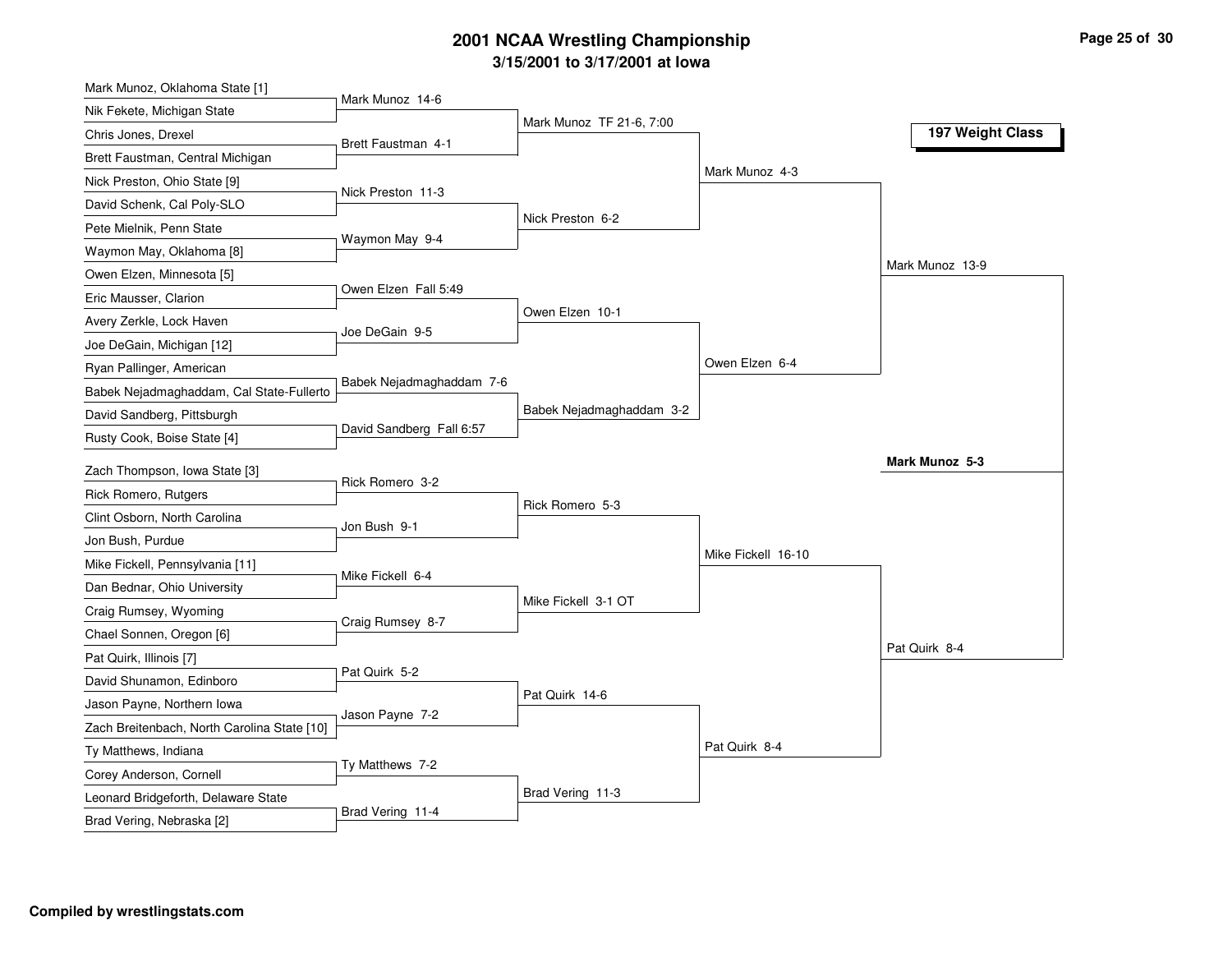## **3/15/2001 to 3/17/2001 at Iowa 2001 NCAA Wrestling Championship Page <sup>26</sup> of <sup>30</sup>**

| Bridgeforth, Delaware State     |                            |                |                          |              |                                                        |
|---------------------------------|----------------------------|----------------|--------------------------|--------------|--------------------------------------------------------|
| Anderson, Cornell               | Anderson Fall 1:46         |                |                          |              |                                                        |
|                                 |                            | Anderson 5-3   |                          |              | <b>197 Consolation Bracket</b>                         |
|                                 | DeGain, Michigan           |                |                          |              |                                                        |
| Breitenbach, North Carolina Sta |                            |                | Shunamon 6-2             |              |                                                        |
| Shunamon, Edinboro              | Shunamon 8-3               |                |                          |              |                                                        |
|                                 |                            | Shunamon 6-4   |                          | Shunamon 8-4 |                                                        |
|                                 | Sandberg, Pittsburgh       |                | Romero, Rutgers          |              |                                                        |
| Eynon, Millersville             |                            |                |                          |              | Shunamon 4-3                                           |
| Bednar, Ohio University         | Bednar 7-3                 |                |                          |              | Elzen 7-3                                              |
|                                 |                            | Bednar 4-2     |                          |              |                                                        |
|                                 | Faustman, Central Michigan |                |                          |              | Elzen, Minnesota                                       |
| Osborn, North Carolina          |                            |                | Thompson 9-4             |              |                                                        |
| Thompson, Iowa State            | Thompson 21-7              |                |                          | Vering 2-1   |                                                        |
|                                 |                            | Thompson 4-2   |                          |              | <b>Third Place:</b><br>Owen Elzen, Minnesota Fall 3:59 |
|                                 | May, Oklahoma              |                | Vering, Nebraska         |              |                                                        |
| Cook, Boise State               |                            |                |                          |              | Fourth Place: Rusty Cook, Boise State                  |
| Pallinger, American             | Cook Fall 3:55             |                |                          |              | Fifth Place: Mike Fickell, Pennsylvania 13-11 OT       |
|                                 |                            | Cook 13-7      |                          |              | Sixth Place: David Shunamon, Edinboro                  |
|                                 | Payne, Northern Iowa       |                |                          |              | Seventh Place: Brad Vering, Nebraska 14-8              |
| Zerkle, Lock Haven              |                            |                | Cook 3-1                 |              | Eighth Place: Nik Fekete, Michigan State               |
| Mausser, Clarion                | Mausser 3-2                |                |                          | Cook 3-2     |                                                        |
|                                 |                            | Mausser 7-6    |                          |              |                                                        |
|                                 | Matthews, Indiana          |                | Preston, Ohio State      |              |                                                        |
| Mielnik, Penn State             |                            |                |                          |              | Cook 11-4                                              |
| Schenk, Cal Poly-SLO            | Mielnik 15-6               |                |                          |              | Cook 5-4                                               |
|                                 |                            | Bush Fall 5:58 |                          |              |                                                        |
|                                 | Bush, Purdue               |                |                          |              | Fickell, Pennsylvania                                  |
| Jones, Drexel                   |                            |                | Fekete 11-8              |              |                                                        |
| Fekete, Michigan State          | Fekete 6-3                 |                |                          | Fekete 3-2   |                                                        |
|                                 |                            | Fekete 9-4     |                          |              |                                                        |
|                                 | Rumsey, Wyoming            |                | Nejadmaghaddam, Cal Stat |              |                                                        |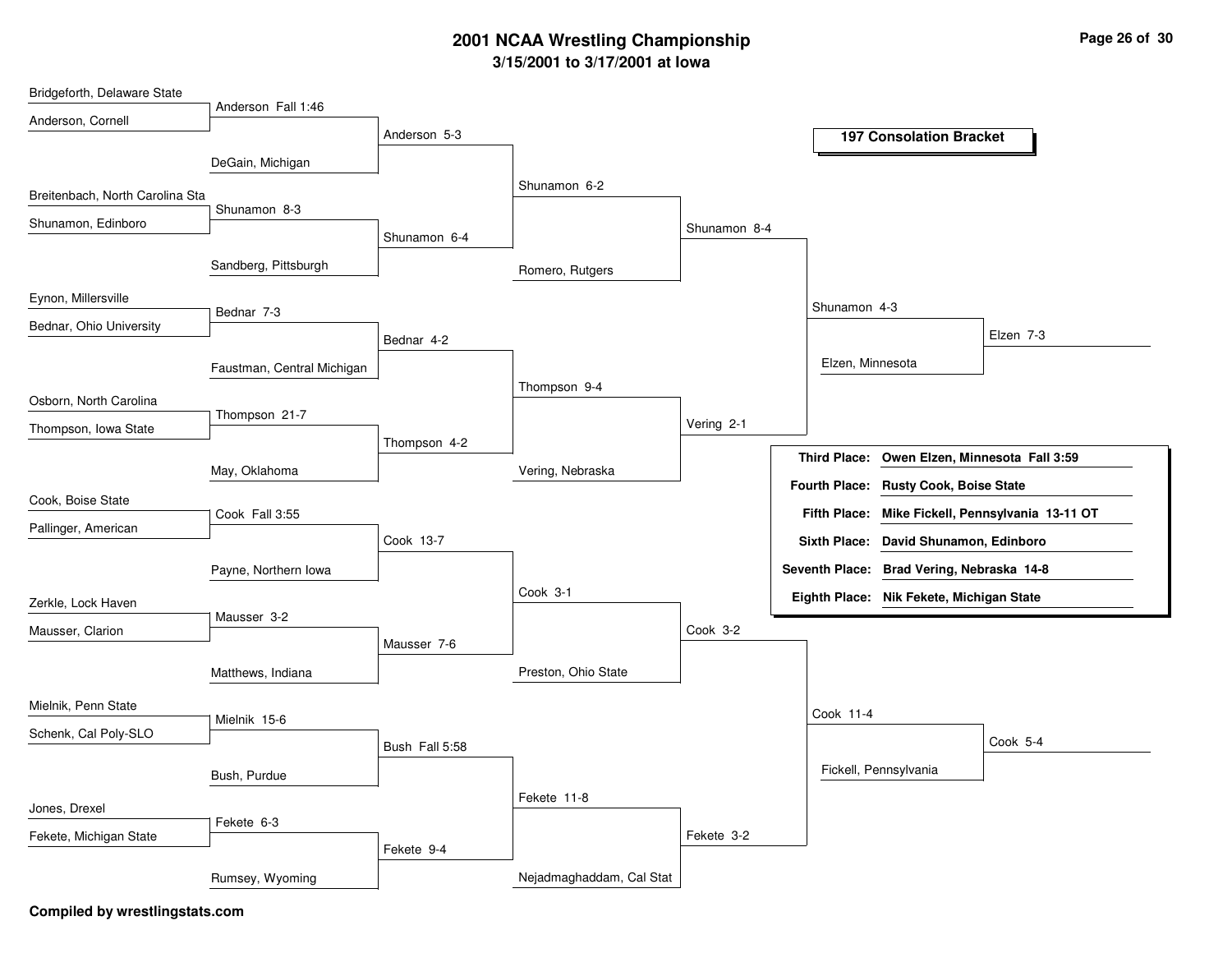# **3/15/2001 to 3/17/2001 at Iowa 2001 NCAA Wrestling Championship Page <sup>27</sup> of <sup>30</sup>**

#### **Championship Pigtail Bouts for 197**

Shunamon, David - Edinboro

Shunamon 17-5 Tyner, David - Tennessee-Chattanooga Elzen 10-0 Elzen, Owen - Minnesota Eynon, Greg - Millersville **Consolation Pigtail Bouts for 197** Mielnik 5-4 Mielnik, Pete - Penn State

Eynon Fall 2:26

Tyner, David - Tennessee-Chattanooga

Eynon, Greg - Millersville

Sonnen, Chael - Oregon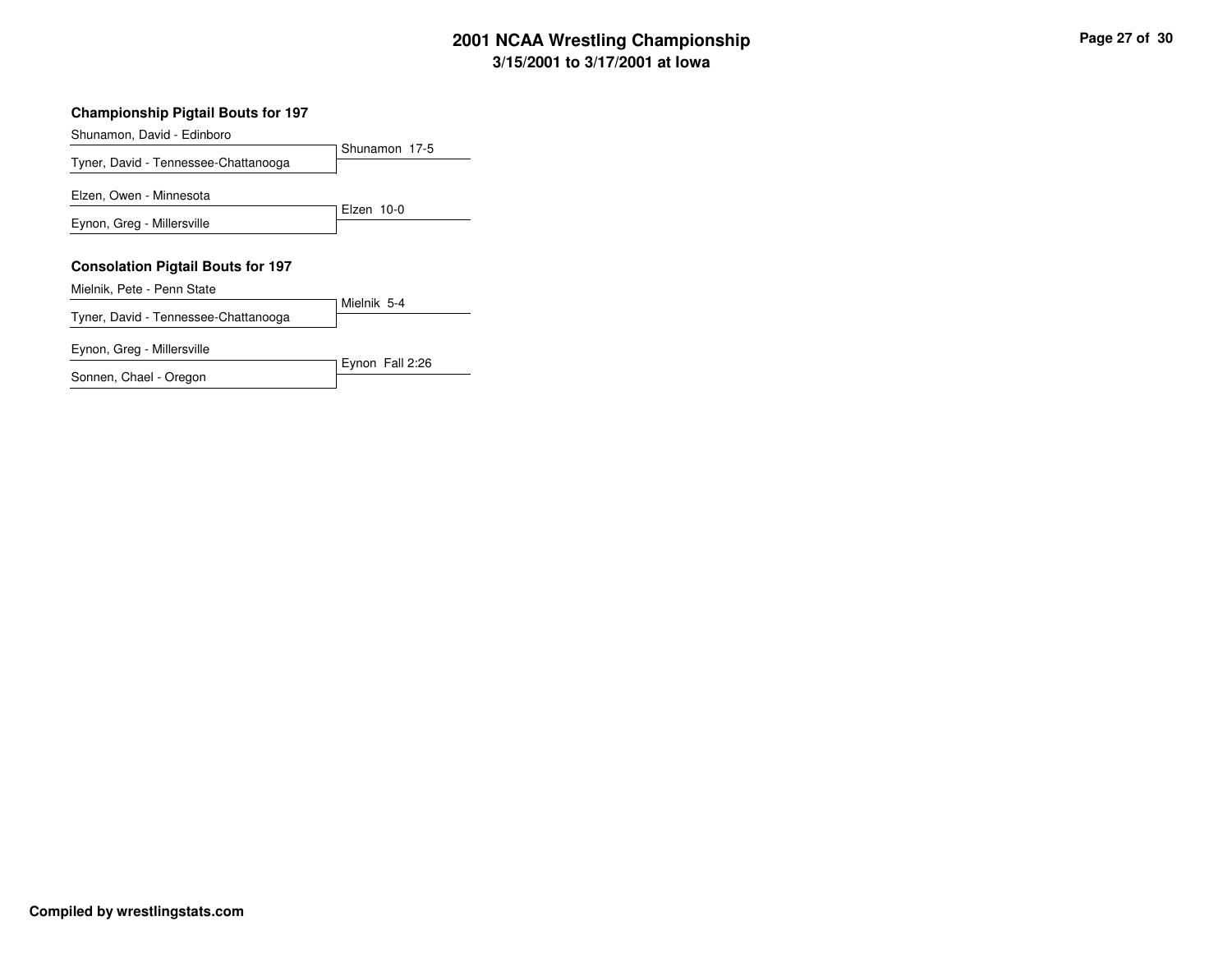# **3/15/2001 to 3/17/2001 at Iowa 2001 NCAA Wrestling Championship Page <sup>28</sup> of <sup>30</sup>**

| Garrett Lowney, Minnesota [1]           |                         |                          |                    |                      |
|-----------------------------------------|-------------------------|--------------------------|--------------------|----------------------|
| Bronson Lingamfelter, Brown             | Garrett Lowney 5-2      |                          |                    |                      |
| Mike Maben, California-Davis            | Dawid Rechul 7-1        | Garrett Lowney Fall 3:14 |                    | 285 Weight Class     |
| Dawid Rechul, Harvard                   |                         |                          |                    |                      |
| Leonce Crump, Oklahoma [9]              |                         |                          | Garrett Lowney 3-2 |                      |
| John Devine, Cal State-Bakersfield      | Leonce Crump 10-3       |                          |                    |                      |
| Adrian Thompson, Howard                 |                         | Leonce Crump 3-2         |                    |                      |
| John Testa, Clarion [8]                 | John Testa 12-3         |                          |                    |                      |
| Matt Brink, Michigan [5]                |                         |                          |                    | John Lockhart 2-1 TB |
| Bye                                     | <b>Matt Brink</b>       |                          |                    |                      |
| John Eschenfelder, SUNY-Buffalo         |                         | Matt Brink 4-3           |                    |                      |
| Ryan Kehler, West Virginia [12]         | John Eschenfelder 4-1   |                          |                    |                      |
| Brent Lancaster, George Mason           |                         |                          | John Lockhart 3-2  |                      |
| Jake Vercelli, Purdue                   | Jake Vercelli 2-0       |                          |                    |                      |
| James Huml, Oklahoma State              |                         | John Lockhart 4-2 OT     |                    |                      |
| John Lockhart, Illinois [4]             | John Lockhart 5-4 TB    |                          |                    |                      |
|                                         |                         |                          |                    | John Lockhart 2-1 TB |
| Antonio Garay, Boston College [3]       | Antonio Garay Fall 1:48 |                          |                    |                      |
| Matt Kenny, North Carolina              |                         | Antonio Garay 5-4 TB     |                    |                      |
| Shawn Laughlin, Lehigh                  | Shawn Laughlin 2-1 TB   |                          |                    |                      |
| Kevin Hoy, Air Force                    |                         |                          | Paul Hynek 5-3 OT  |                      |
| Jason Cooley, Oregon State [11]         | Mark Knauer Fall 3:14   |                          |                    |                      |
| Mark Knauer, Iowa State                 |                         | Paul Hynek 7-3           |                    |                      |
| Bye                                     | Paul Hynek              |                          |                    |                      |
| Paul Hynek, Northern Iowa [6]           |                         |                          |                    | Tommy Rowlands 15-6  |
| Billy Blunt, Fresno State [7]           | Billy Blunt 5-3         |                          |                    |                      |
| Justin Staebler, Wisconsin              |                         | Billy Blunt 4-3          |                    |                      |
| Bye                                     | Kellan Fluckiger        |                          |                    |                      |
| Kellan Fluckiger, Arizona State [10]    |                         |                          |                    |                      |
| Bob Jones, Penn State                   | Bob Jones 12-4          |                          | Tommy Rowlands 7-4 |                      |
| David Kimble, North Carolina-Greensboro |                         |                          |                    |                      |
| Josh Pearce, Edinboro                   |                         | Tommy Rowlands 7-3       |                    |                      |
| Tommy Rowlands, Ohio State [2]          | Tommy Rowlands 9-5      |                          |                    |                      |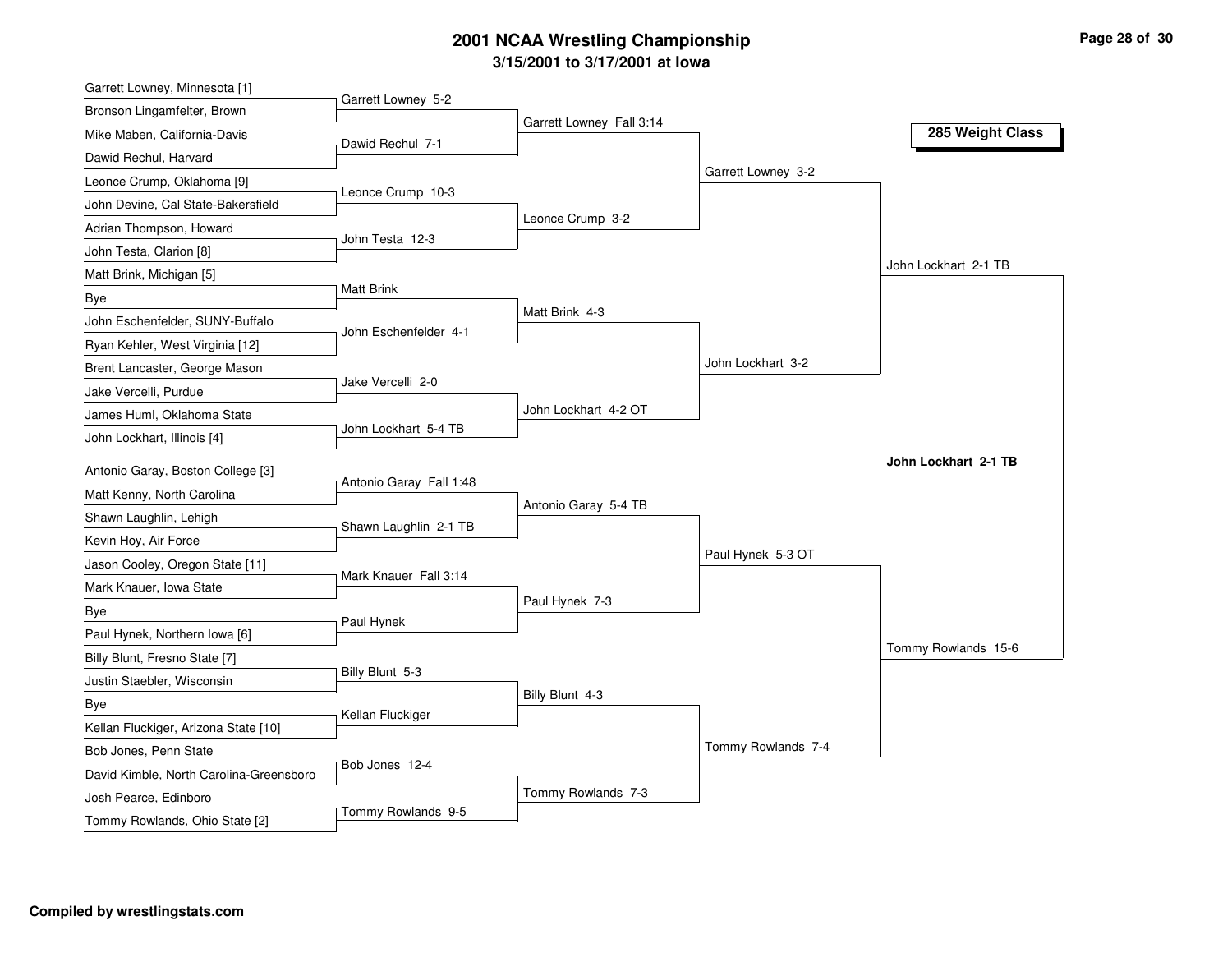# **3/15/2001 to 3/17/2001 at Iowa 2001 NCAA Wrestling Championship Page <sup>29</sup> of <sup>30</sup>**

| Pearce, Edinboro               |                            |                  |                       |                   |                      |                                            |                                                  |
|--------------------------------|----------------------------|------------------|-----------------------|-------------------|----------------------|--------------------------------------------|--------------------------------------------------|
| Kimble, North Carolina-Greensb | Pearce Fall 5:39           |                  |                       |                   |                      |                                            |                                                  |
|                                |                            | Eschenfelder 7-3 |                       |                   |                      | <b>285 Consolation Bracket</b>             |                                                  |
|                                | Eschenfelder, SUNY-Buffalo |                  |                       |                   |                      |                                            |                                                  |
| Staebler, Wisconsin            |                            |                  | Vercelli 3-1          |                   |                      |                                            |                                                  |
| Bye                            | Staebler                   |                  |                       |                   |                      |                                            |                                                  |
|                                |                            | Vercelli 5-1 OT  |                       | Vercelli 8-4      |                      |                                            |                                                  |
|                                | Vercelli, Purdue           |                  | Garay, Boston College |                   |                      |                                            |                                                  |
| Cooley, Oregon State           |                            |                  |                       |                   |                      |                                            |                                                  |
|                                | Cooley                     |                  |                       |                   | Blunt 5-2            |                                            |                                                  |
| Bye                            |                            | Rechul 2-0       |                       |                   |                      |                                            | Lowney 4-3                                       |
|                                | Rechul, Harvard            |                  |                       |                   |                      | Lowney, Minnesota                          |                                                  |
|                                |                            |                  | Rechul 3-2            |                   |                      |                                            |                                                  |
| Hoy, Air Force                 | Hoy Fall 1:37              |                  |                       |                   |                      |                                            |                                                  |
| Kenny, North Carolina          |                            | Hoy 4-2          |                       | <b>Blunt 16-7</b> |                      |                                            |                                                  |
|                                | Testa, Clarion             |                  | Blunt, Fresno State   |                   |                      |                                            | Third Place: Garrett Lowney, Minnesota Fall 0:42 |
|                                |                            |                  |                       |                   | <b>Fourth Place:</b> | Leonce Crump, Oklahoma                     |                                                  |
| Huml, Oklahoma State           | Huml DSQ 6:34              |                  |                       |                   |                      | Fifth Place: Billy Blunt, Fresno State 6-2 |                                                  |
| Lancaster, George Mason        |                            | Huml 5-3         |                       |                   |                      | Sixth Place: Paul Hynek, Northern Iowa     |                                                  |
|                                | Fluckiger, Arizona State   |                  |                       |                   |                      | Seventh Place: Matt Brink, Michigan 3-2    |                                                  |
|                                |                            |                  | Kehler Fall 5:11      |                   |                      | Eighth Place: Jake Vercelli, Purdue        |                                                  |
| Kehler, West Virginia          | Kehler                     |                  |                       |                   |                      |                                            |                                                  |
| Bye                            |                            | Kehler 3-2       |                       | Crump Fall 0:42   |                      |                                            |                                                  |
|                                |                            |                  |                       |                   |                      |                                            |                                                  |
|                                | Jones, Penn State          |                  | Crump, Oklahoma       |                   |                      |                                            |                                                  |
| Thompson, Howard               | Devine 6-1                 |                  |                       |                   | Crump 5-3            |                                            |                                                  |
| Devine, Cal State-Bakersfield  |                            |                  |                       |                   |                      |                                            | Crump 11-3                                       |
|                                |                            | Laughlin 5-2     |                       |                   |                      |                                            |                                                  |
|                                | Laughlin, Lehigh           |                  |                       |                   |                      | Hynek, Northern Iowa                       |                                                  |
| Maben, California-Davis        |                            |                  | Laughlin 15-4         |                   |                      |                                            |                                                  |
| Lingamfelter, Brown            | Lingamfelter Fall 5:38     |                  |                       | Brink 9-4         |                      |                                            |                                                  |
|                                |                            | Knauer 8-7       |                       |                   |                      |                                            |                                                  |
|                                | Knauer, Iowa State         |                  | Brink, Michigan       |                   |                      |                                            |                                                  |